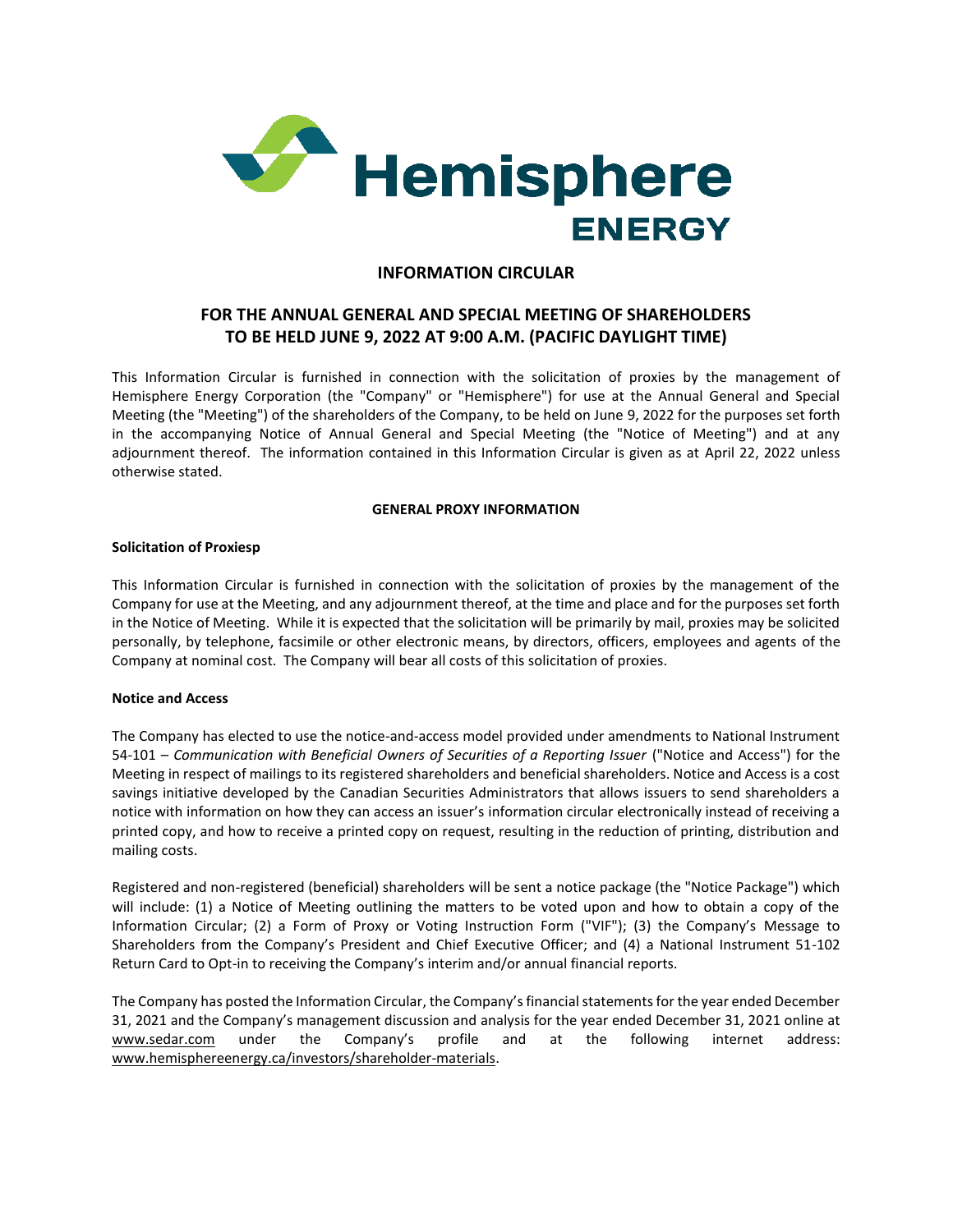### **Appointment and Revocation of Proxies**

The purpose of a proxy is to designate persons who will vote the proxy on a Shareholder's behalf in accordance with the instructions given by the Shareholder in the proxy. The persons named in the enclosed proxy (the "**Management Designees**") have been selected by the directors of the Company.

**A Shareholder has the right to designate a person (who need not be a Shareholder), other than the Management Designees to represent the Shareholder at the Meeting. Such right may be exercised by inserting in the space provided for that purpose on the proxy the name of the person to be designated, and by deleting from the proxy the names of the Management Designees, or by completing another proper form of proxy and delivering the same to the transfer agent of the Company.** Such Shareholder should notify the nominee of the appointment, obtain the nominee's consent to act as proxyholder and attend the Meeting, and provide instructions on how the Shareholder's shares are to be voted. The nominee should bring personal identification with them to the Meeting.

To be valid, the proxy must be dated and executed by the Shareholder or an attorney authorized in writing, with proof of such authorization attached (where an attorney executed the proxy). The proxy must then be delivered to the Company's registrar and transfer agent, Computershare Investor Services Inc., Proxy Department, 100 University Avenue, 8<sup>th</sup> Floor, Toronto, Ontario, M5J 2Y1, or by fax within North America to 1-866-249-7775, and outside North America to (416) 263-9524, at least 48 hours, excluding Saturdays, Sundays and holidays, before the time of the Meeting or any adjournment thereof. Proxies received after that time may be accepted by the Chairman of the Meeting in the Chairman's discretion, but the Chairman is under no obligation to accept late proxies.

Any registered Shareholder who has returned a proxy may revoke it at any time before it has been exercised. A proxy may be revoked by a registered Shareholder personally attending at the Meeting and voting their shares. A Shareholder may also revoke their proxy in respect of any matter upon which a vote has not already been cast by depositing an instrument in writing, including a proxy bearing a later date executed by the registered Shareholder or by their authorized attorney in writing, or, if the Shareholder is a corporation, under its corporate seal by an officer or attorney thereof duly authorized, either at the office of the Company's registrar and transfer agent at the foregoing address or the head office of the Company, at c/o Hemisphere Energy Corporation, Suite 501, 905 West Pender Street, Vancouver, British Columbia, V6C 1L6, Attention: Don Simmons, President and Chief Executive Officer, at any time up to and including the last business day preceding the date of the Meeting, or any adjournment thereof at which the proxy is to be used, or by depositing the instrument in writing with the Chairman of such Meeting, or any adjournment thereof. **Only registered Shareholders have the right to revoke a proxy. Non-registered Shareholders who wish to change their vote must, at least seven days before the Meeting, arrange for their respective nominees to revoke the proxy on their behalf.**

#### **Voting of Shares and Exercise of Discretion of Proxies**

Voting at the Meeting will be by a show of hands, each registered Shareholder and each proxyholder (representing a registered or unregistered Shareholder) having one vote, unless a poll is required or requested, whereupon each such Shareholder and proxyholder is entitled to one vote for each Common Share held or represented, respectively. Each Shareholder may instruct their proxyholder how to vote their Common Shares by completing the blanks on the proxy. All Common Shares represented at the Meeting by properly executed proxies will be voted or withheld from voting when a poll is required or requested and, where a choice with respect to any matter to be acted upon has been specified in the form of proxy, the Common Shares represented by the proxy will be voted in accordance with such specification. **In the absence of any such specification as to voting on the proxy, the Management Designees, if named as proxyholder, will vote in favour of the matters set out therein.**

**The enclosed proxy confers discretionary authority upon the Management Designees, or other person named as proxyholder, with respect to amendments to or variations of matters identified in the Notice of Meeting and any other matters which may properly come before the Meeting. As of the date hereof, the Company is not aware of any amendments to, variations of or other matters which may come before the Meeting. If other matters properly**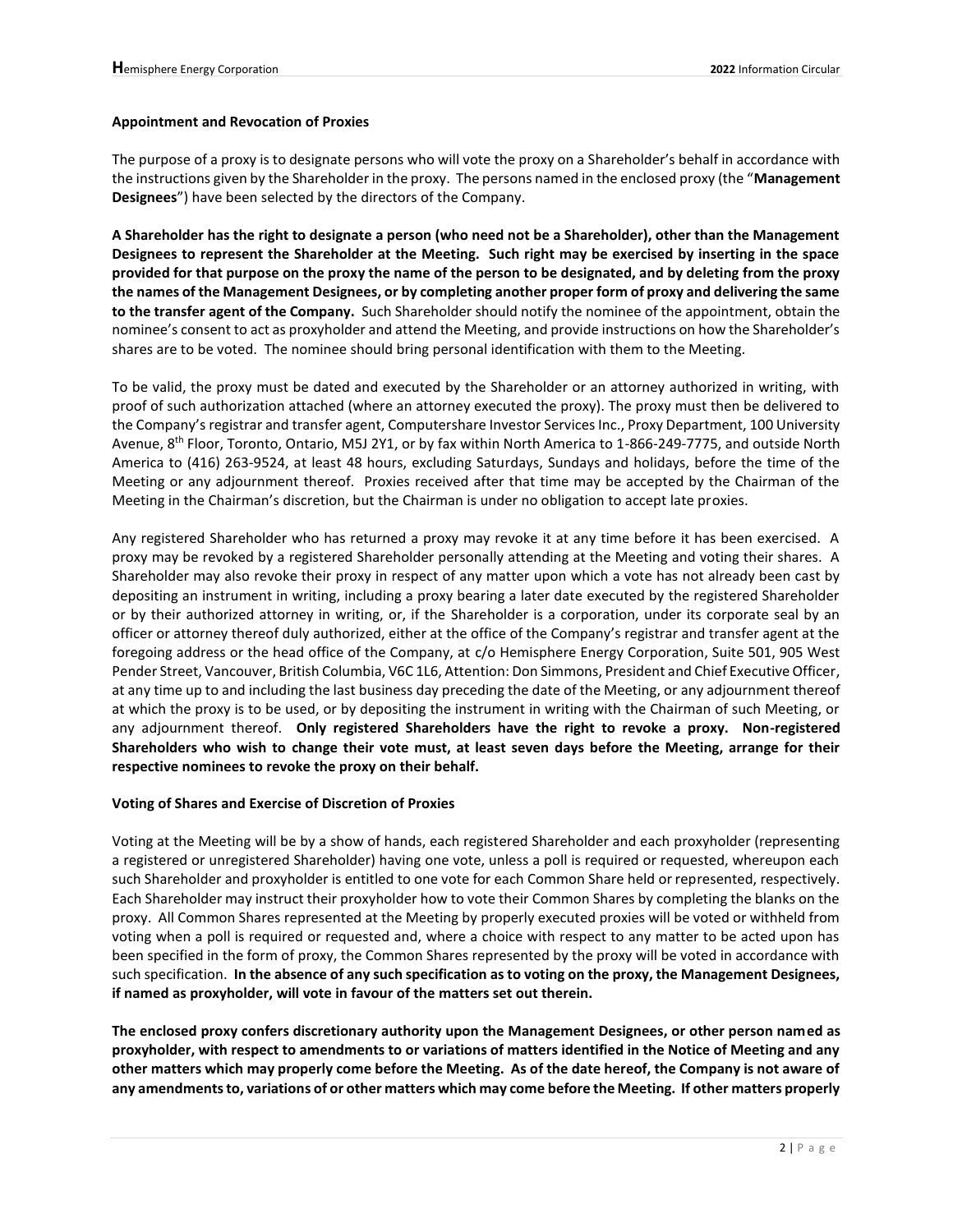## **come before the Meeting, then the Management Designees intend to vote in a manner which in their judgment is in the best interests of the Company.**

In order to approve a motion proposed at the Meeting, a majority of greater than 50% of the votes cast will be required (an "**ordinary resolution**"), unless the motion requires a "**special resolution**" in which case a majority of 66 2/3% of the votes cast will be required.

### **Advice to Beneficial Holders of Common Shares**

Only registered holders of common shares of the Company or the persons they validly appoint as their proxies are permitted to vote at the Meeting. However, in many cases, common shares beneficially owned by a person (a "Non-Registered Holder") are registered either: (i) in the name of an intermediary (an "Intermediary") (including banks, trust companies, securities dealers or brokers and trustees or administrators of self-administered RRSPs, RRIFs, RESPs and similar plans) that the Non-Registered Holder deals with in respect of the shares, or (ii) in the name of a clearing agency (such as the Canadian Depository for Securities Limited) of which the Intermediary is a participant.

### *Distribution to NOBOs*

In accordance with the requirements of the Canadian Securities Administrators and National Instrument 54-101 *Communication with Beneficial Owners of Securities of a Reporting Issuer* ("NI 54-101"), the Company will have caused its agent to distribute copies of the Notice Package directly to those Non-Registered Holders who have provided instructions to an Intermediary that such Non-Registered Holder does not object to the Intermediary disclosing ownership information about the beneficial owner ("Non-Objecting Beneficial Owner" or "NOBO"). As a result, NOBOs can expect to receive a VIF, together with the Notice of Meeting and other documents in the Notice Package, from our transfer agent, Computershare. These VIFs are to be completed and returned to Computershare in the envelope provided or by facsimile. In addition, Computershare provides both telephone voting and internet voting services as described in the VIF. In that regard, Computershare is required to follow the voting instructions properly received from NOBOs. Computershare will tabulate the results of the VIFs received from NOBOs and will provide appropriate instructions at the Meeting with respect to the shares represented by the VIFs they receive. **NOBOs should carefully follow the instructions of Computershare, including those regarding when and where the completed VIFs are to be returned to Computershare.** 

Should a NOBO wish to attend and vote at the Meeting in person, the NOBO must insert the NOBO's name (or such other person as the NOBO wishes to attend and vote on the NOBO's behalf) in the blank space provided for that purpose on the VIF and return the completed VIF in line with the instructions provided or the NOBO must submit to the Company any other document in writing that requests that the NOBO or a nominee of the NOBO be appointed as proxyholder. In such circumstances with respect to proxies held by management in respect of securities owned by the NOBO so requesting, the Company must arrange, without expense to the NOBO, to appoint the NOBO or a nominee of the NOBO as a proxyholder in respect of those securities. Under NI 54-101, if the Company appoints a NOBO or a nominee of the NOBO as a proxyholder as aforesaid, the NOBO or nominee of the NOBO, as applicable, must be given the authority to attend, vote and otherwise act for and on behalf of management in respect of all matters that may come before the Meeting and any adjournment or continuance thereof, unless corporate law does not permit the giving of that authority. Pursuant to NI 54-101, if the Company appoints a NOBO or its nominee as proxyholder as aforesaid, the Company must deposit the proxy within the timeframe specified above for the deposit of proxies, if the Company obtains the instructions at least one (1) business day before the termination of that time.

Meeting materials are being sent to both registered and non-registered owners of the securities. If you are a nonregistered owner, and the Company or its agent has sent these materials directly to you, your name and address and information about your shareholdings have been obtained in accordance with applicable securities regulatory requirements from the intermediary holding on your behalf.

By choosing to send meeting materials to you directly, the Company (and not the intermediary holding on your behalf) has assumed responsibility for (i) delivering these materials to you, and (ii) executing your proper voting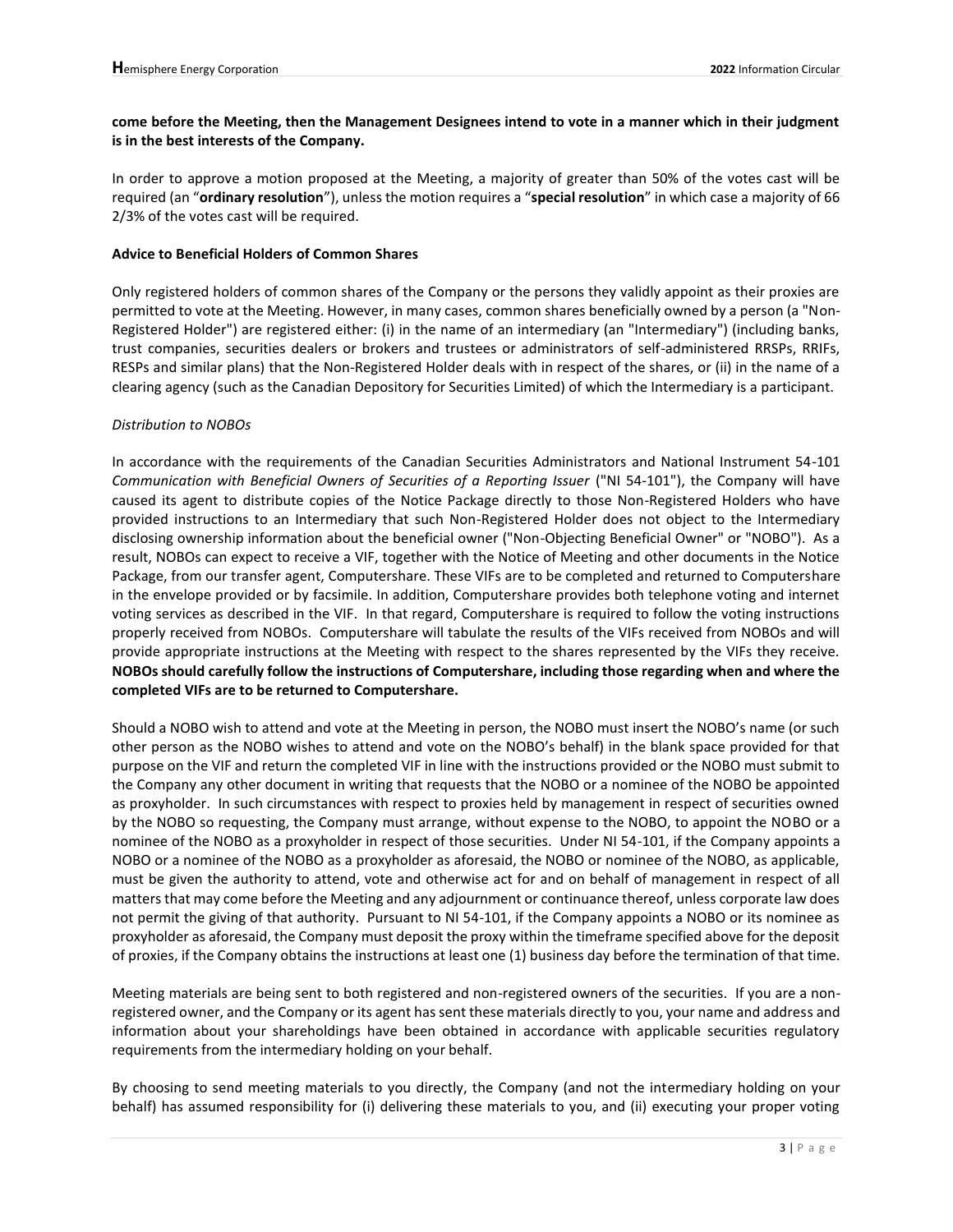instructions. Please return your voting instructions as specified in the VIF enclosed with mailings to NOBOs. Please carefully review the instructions on the VIF for completion and deposit.

## **NOBOs that wish to change their vote must, in sufficient time in advance of the Meeting, contact Computershare to arrange to change their vote.**

### *Distribution to OBOs*

In addition, the Company will have caused its agent to deliver copies of the Notice Package to the clearing agencies and Intermediaries for onward distribution to those non-registered shareholders who have provided instructions to an Intermediary that the beneficial owner objects to the Intermediary disclosing ownership information about the beneficial owner ("Objecting Beneficial Owner" or "OBO"). Management does not intend to pay for Intermediaries to forward proxy-related materials to OBOs and OBOs will not receive the materials unless the OBO's Intermediary assumes the cost of delivery.

Intermediaries are required to forward the Notice Package to each OBO unless such OBO has waived his or her right to receive them. Intermediaries often use service companies such as Broadridge Proxy Services to forward the Notice Packages to OBOs. With those Notice Packages, Intermediaries or their service companies should provide OBOs with a "request for voting instruction form" which, when properly completed and signed by such OBO and returned to the Intermediary or its service company, will constitute voting instructions which the Intermediary must follow. The purpose of this procedure is to permit OBOs to direct the voting of the shares that they beneficially own. In either case, the purpose of this procedure is to permit the OBO to direct the voting of the shares he or she beneficially owns.

Should an OBO wish to attend and vote at the Meeting in person, the OBO must insert the OBO's name (or such other person as the OBO wishes to attend and vote on the OBO's behalf) in the blank space provided for that purpose on the request for voting instruction form and return the completed request for voting instruction form to the Intermediary or its service provider or the OBO must submit, to their Intermediary, any other document in writing that requests that the OBO or a nominee of the OBO be appointed as proxyholder. In such circumstances, an Intermediary who is the registered holder of, or holds a proxy in respect of, securities owned by an OBO is required under NI 54-101 to arrange, without expense to the OBO, to appoint the OBO or a nominee of the OBO as a proxyholder in respect of those securities. Under NI 54-101, if an Intermediary appoints an OBO or the nominee of an OBO as a proxyholder as aforesaid, the OBO or nominee of the OBO, as applicable, must be given the authority to attend, vote and otherwise act for and on behalf of the Intermediary in respect of all matters that may come before the Meeting and any adjournment or continuance thereof, unless corporate law does not permit the giving of that authority. Pursuant to NI 54-101, an Intermediary who appoints an OBO or its nominee as proxyholder as aforesaid is required under NI 54-101 to deposit the proxy within the timeframe specified above for the deposit of proxies, if the Intermediary obtains the instructions at least one (1) business day before the termination of that time.

## **OBOs should carefully follow the instructions of their Intermediary, including those regarding when and where the completed request for voting instructions is to be delivered.**

**OBOs that wish to change their vote must, in sufficient time in advance of the Meeting, arrange with their respective Intermediaries to change their vote and if necessary revoke their proxy in accordance with the revocation procedures set out above.**

#### **VOTING SHARES AND PRINCIPAL HOLDERS THEREOF**

#### **Voting Securities**

The Company is authorized to issue an unlimited number of common shares, without nominal or par value, of which as of the date hereof 100,876,439 common shares are issued and outstanding, each share carrying the right to one vote.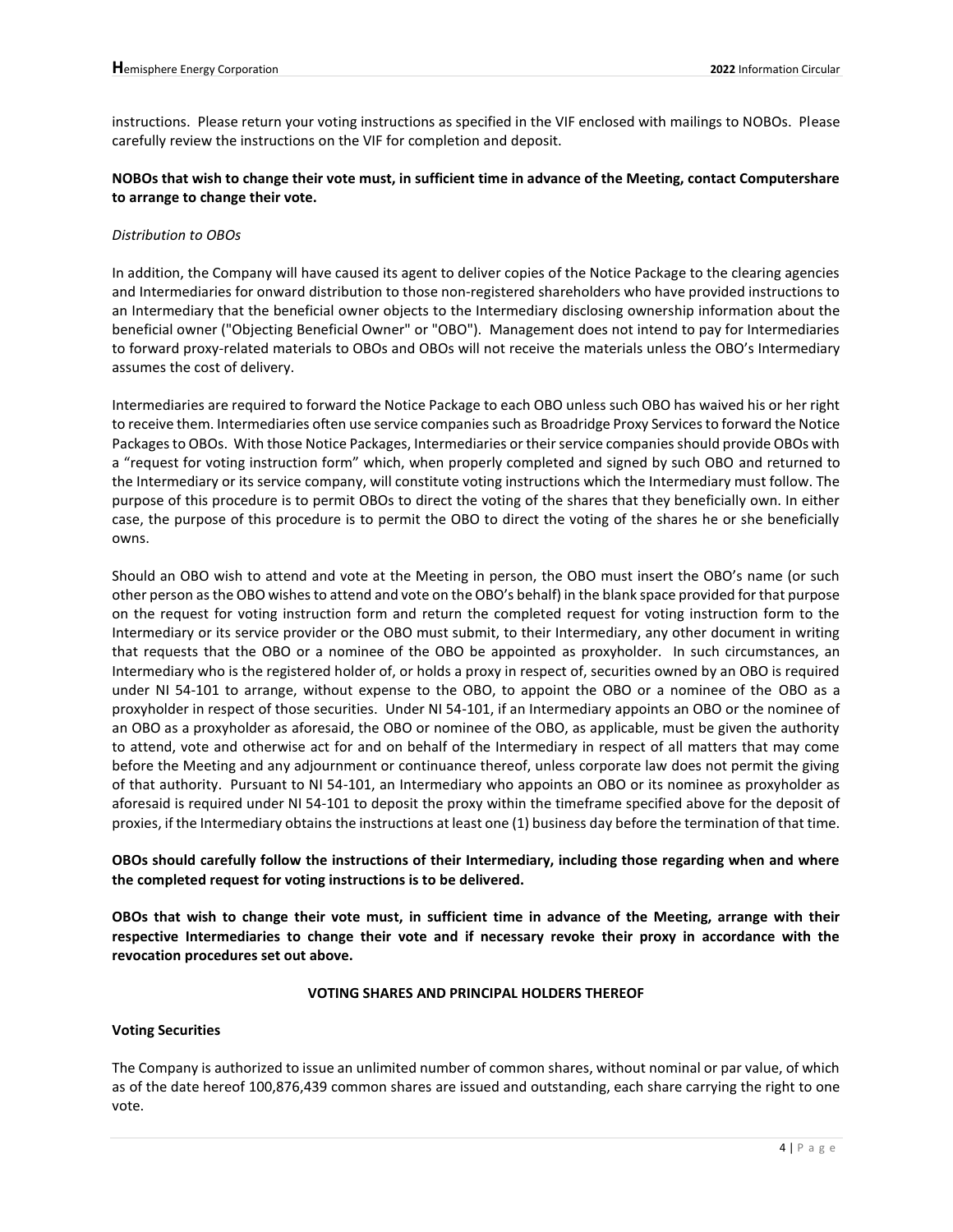#### **Record Date**

Only shareholders of record at the close of business on April 22, 2022 who either personally attend the Meeting or who complete and deliver a form of proxy in the manner and subject to the provisions set out under the heading "Appointment and Revocation of Proxies" will be entitled to have his or her shares voted at the Meeting or any adjournment thereof.

The Articles of the Company provide that a quorum for the transaction of business at the Meeting is two (2) Shareholders, or one or more proxyholders representing two Shareholders, or one Shareholder and a proxyholder representing another Shareholder.

#### **Principal Holders**

To the knowledge of the directors and executive officers of the Company, there are no shareholders who beneficially own, directly or indirectly, or exercise control or direction over, shares carrying more than 10% of the voting rights attached to all issued and outstanding shares of the Company.

#### **INTEREST OF CERTAIN PERSONS OR COMPANIES IN MATTERS TO BE ACTED UPON**

Other than as disclosed elsewhere in this Information Circular, none of the directors or executive officers of the Company, no proposed nominee for election as a director of the Company, none of the persons who have been directors or executive officers of the Company since the commencement of the Company's last completed fiscal year and no associate or affiliate of any of the foregoing persons, has any material interest, direct or indirect, by way of beneficial ownership of securities or otherwise, in any matter to be acted upon at the Meeting.

#### **INTEREST OF INFORMED PERSONS IN MATERIAL TRANSACTIONS**

For the purposes of this Information Circular, "informed person" means:

- (a) a director or executive officer of the Company;
- (b) a director or executive officer of a person or company that is itself an informed person or subsidiary of the Company;
- (c) any person or company who beneficially owns, directly or indirectly, voting securities of the Company or who exercises control or direction over voting securities of the Company, or a combination of both, carrying more than 10% of the voting rights attached to all outstanding voting securities of the Company, other than voting securities held by the person or company as underwriter in the course of a distribution; and
- (d) the Company, if it has purchased, redeemed or otherwise acquired any of its own securities, for so long as it holds any of its securities.

The Company was not party to any material transactions with informed persons during the year ended December 31, 2021.

Other than as disclosed elsewhere in this Information Circular, no informed person, no proposed director of the Company and no associate or affiliate of any such informed person or proposed director, has any material interest, direct or indirect, in any material transaction since the commencement of the Company's last completed fiscal year or in any proposed transaction, which, in either case, has materially affected or will materially affect the Company or any of its subsidiaries.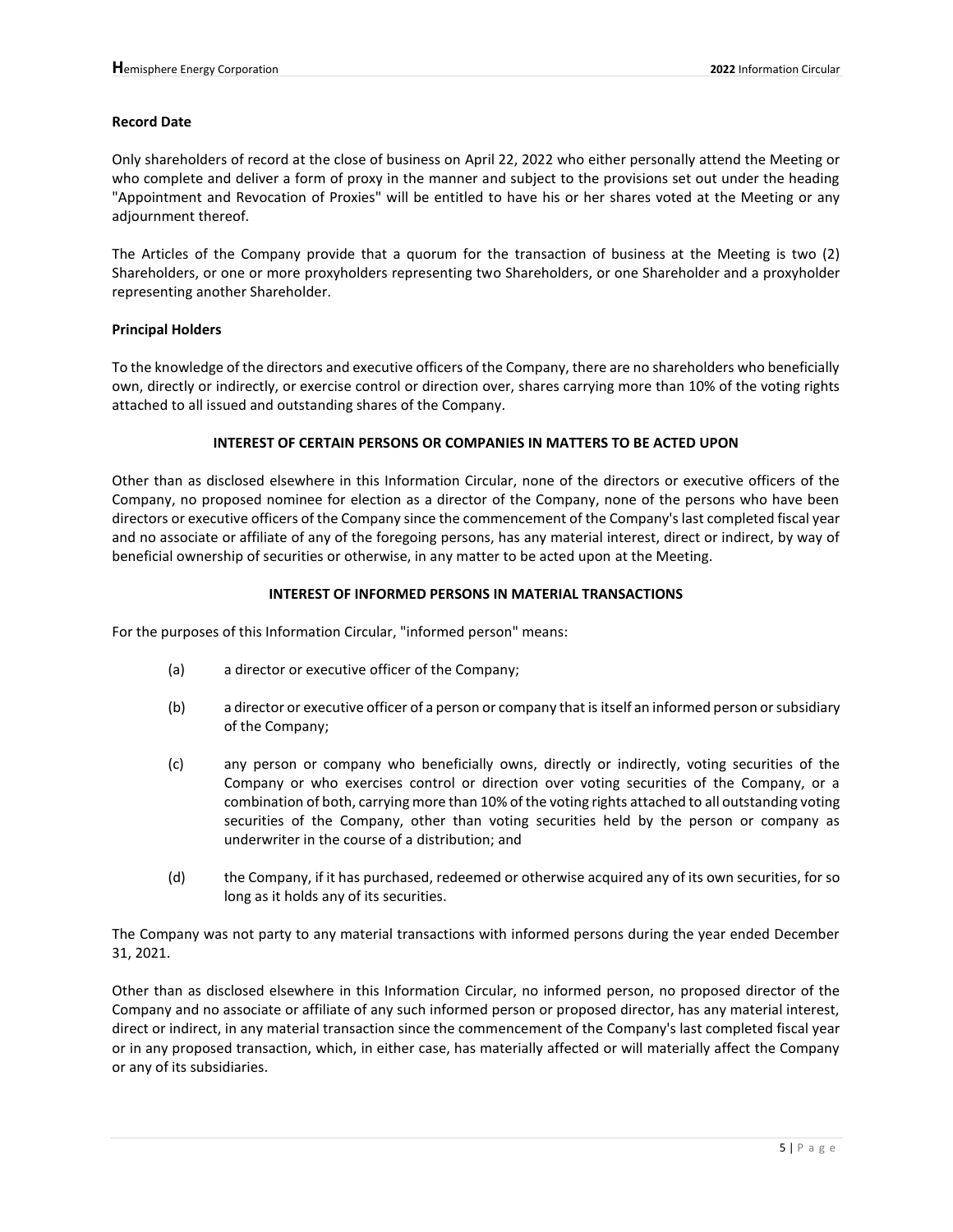### **MATTERS TO BE ACTED UPON AT THE MEETING**

To the knowledge of the Company's directors and executive officers, the only matters to be placed before the Meeting are those set forth in the Notice of Meeting and discussed below:

### **1. Presentation of Financial Statements**

The audited annual financial statements of the Company for the year ended December 31, 2021 and the report of the auditor thereon will be placed before the Meeting.

## **2. Fix the Number of Directors**

The Company proposes to fix the number of directors of the Company to be elected at the Meeting at six (6).

### **3. Election of Directors**

Each director of the Company is elected annually and holds office until the next Annual General Meeting of the shareholders unless that person ceases to be a director before then. In the absence of instructions to the contrary, the shares represented by proxy will, on a poll, be voted for the nominees herein listed. Management does not contemplate that any of the nominees will be unable to serve as a director.

The following table sets out the names of the persons to be nominated for election as directors, their municipality of residence, the position(s) they presently hold with the Company, the number of shares of the Company which each beneficially owns, directly or indirectly, or over which control or direction is exercised, and their respective principal occupations for the past five (5) years, as of the date of this Information Circular:

| Name, Province or State of<br><b>Residence and Present Position(s)</b><br>within the Company                                  | <b>Number of Shares</b><br><b>Beneficially</b><br>Owned or<br>Controlled | <b>Director Since</b> | <b>Principal Occupation During the Past Five Years</b>                                                                                                                                                                                                                         |
|-------------------------------------------------------------------------------------------------------------------------------|--------------------------------------------------------------------------|-----------------------|--------------------------------------------------------------------------------------------------------------------------------------------------------------------------------------------------------------------------------------------------------------------------------|
| Don Simmons, P. Geol. <sup>(1)</sup><br>British Columbia, Canada<br>Director, President and Chief<br><b>Executive Officer</b> | 2,669,000                                                                | May 2008              | President and Chief Executive Officer of the<br>Company since February 2008.                                                                                                                                                                                                   |
| Charles O'Sullivan, B.Sc. <sup>(2)</sup><br>British Columbia, Canada<br>Chairman and Director                                 | 1,061,100                                                                | 1978                  | Geophysicist and Mining Executive.                                                                                                                                                                                                                                             |
| Frank Borowicz, QC, CPA (Hon) $(2)(3)$<br>British Columbia, Canada<br>Director                                                | 537,500 (direct)                                                         | <b>July 2005</b>      | President of Pigasus Consulting Services Ltd.,<br>corporate governance consulting.                                                                                                                                                                                             |
| Bruce McIntyre, P.Geol. (1)(3)<br>Ontario, Canada<br>Director                                                                 | 600,000 (direct)                                                         | <b>July 2008</b>      | Retired Geologist.                                                                                                                                                                                                                                                             |
| Gregg Vernon, P. Eng.(2)<br>Cundinamarca, Colombia<br>Director                                                                | 300,000 (direct)                                                         | August 2006           | President of Delaso Corporate Inc. Previously.<br>President of PMI Resources Ltd. (formerly<br>Pentanova Energy Corp.) from April 2017 to<br>February 2018, Interim President and Chief<br>Executive Officer of Petrodorado Energy Ltd.<br>from October 2013 to February 2015. |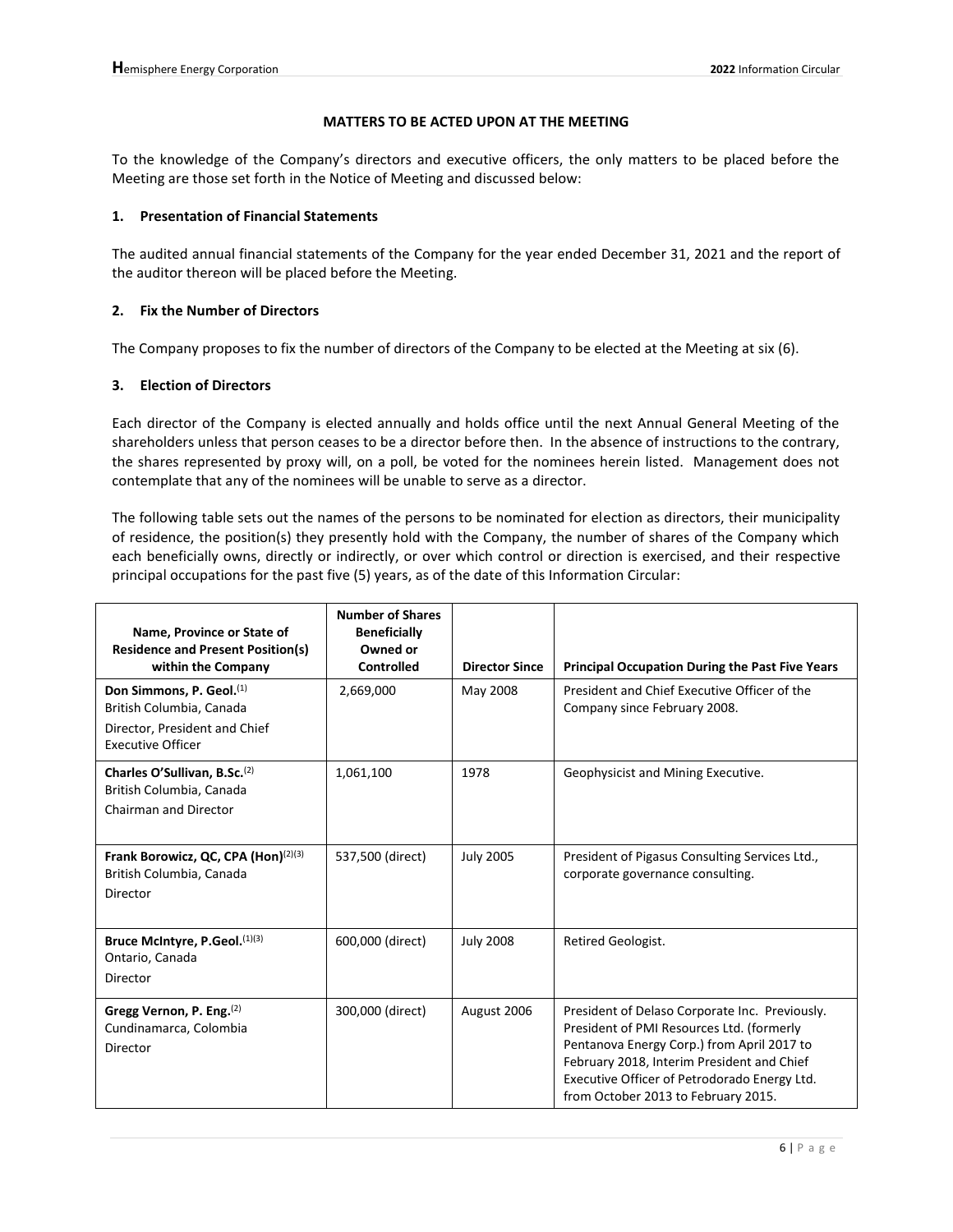| Name, Province or State of<br><b>Residence and Present Position(s)</b><br>within the Company | <b>Number of Shares</b><br><b>Beneficially</b><br>Owned or<br><b>Controlled</b> | <b>Director Since</b> | <b>Principal Occupation During the Past Five Years</b>                                                              |
|----------------------------------------------------------------------------------------------|---------------------------------------------------------------------------------|-----------------------|---------------------------------------------------------------------------------------------------------------------|
| Richard Wyman, B.Sc., $MBA^{(1)(3)}$<br>Alberta, Canada<br>Director                          | 892,700 (direct)                                                                | October 2014          | President and Director of Chance Oil & Gas<br>Limited (formerly Northern Cross (Yukon) Ltd.)<br>since October 2010. |

*Notes:*

*(1) Member of the Reserves Committee. Richard Wyman is the Chairman of the Reserves Committee.*

*(2) Member of the Compensation/Nominating & Corporate Governance Committee. Charles O'Sullivan is Chairman of the Compensation/Nominating & Corporte Governance Committee.*

*(3) Member of the Audit Committee. Bruce McIntyre is Chairman of the Audit Committee.*

The terms of office of those nominees who are presently directors will expire at the conclusion of the Meeting. All of the directors who are elected at the Meeting will have their term of office expire at the next Annual General Meeting of the Company.

#### *Corporate Cease Trade Orders or Bankruptcies*

No proposed director of the Company is, or within the 10 years before the date of this Information Circular has been, a director or executive officer of any company that, while that person was acting in that capacity:

- (a) was the subject of a cease trade or similar order or an order that denied the company access to any exemption under securities legislation, for a period of more than 30 consecutive days;
- (b) was subject to an event that resulted, after the director or executive officer ceased to be a director or executive officer, in the company being the subject of a cease trade or similar order or an order that denied the relevant company access to any exemption under securities legislation, for a period of more than 30 consecutive days; or
- (c) within a year of that person ceasing to act in that capacity, became bankrupt, made a proposal under any legislation relating to bankruptcy or insolvency or was subject to or instituted any proceedings, arrangement or compromise with creditors, or had a receiver, receiver manager or trustee appointed to hold its assets.

#### *Individual Bankruptcies*

To the knowledge of the Company, no director or proposed director of the Company has, within the ten years prior to the date of this Circular, become bankrupt or made a proposal under any legislation relating to bankruptcy or insolvency, or been subject to or instituted any proceedings, arrangement or compromise with creditors, or had a receiver, receiver manager or trustee appointed to hold the assets of that individual.

#### *Penalties or Sanctions*

To the knowledge of the Company, no proposed director of the Company has been subject to any penalties or sanctions imposed by a court relating to securities legislation or by a securities regulatory authority or has entered into a settlement agreement with a securities regulatory authority, or has been subject to any other penalties or sanctions imposed by a court or regulatory body that would likely be considered important to a reasonable securityholder in deciding whether to vote for a proposed director.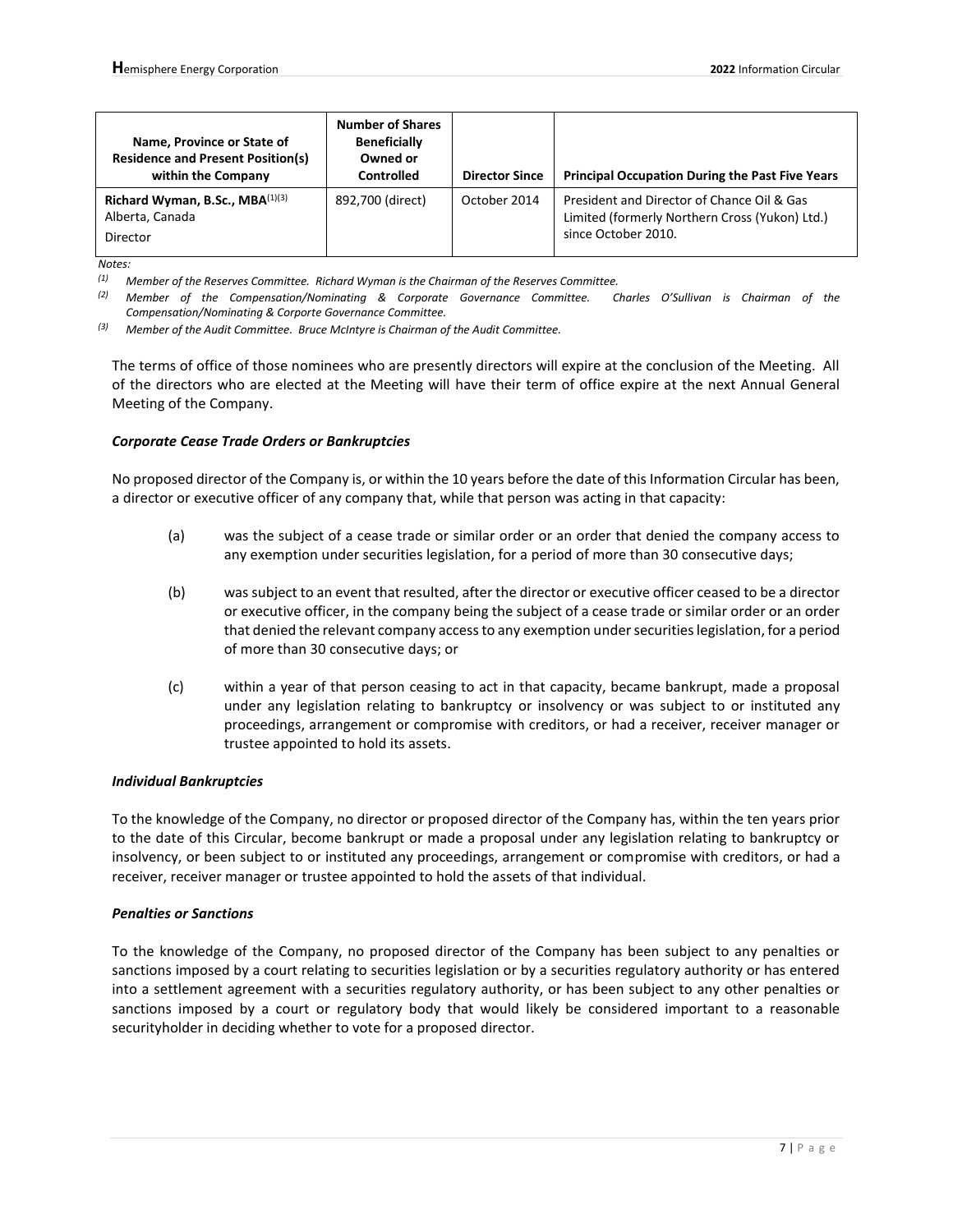### **4. Appointment of Auditor**

At the recommendation of the Company's Audit Committee, management proposes that KPMG LLP, Chartered Accountants, of Calgary, Alberta, first appointed on September 15, 2015, be reappointed auditor of the Company (the "Auditor") for the ensuing year at a remuneration to be negotiated between the Auditor and the Board of Directors of the Company (the "Board of Directors").

### **5. Ratification of Stock Option Plan**

The Company currently maintains a rolling stock option plan (the "**Stock Option Plan**"), authorizing the issuance of incentive stock options to eligible persons for up to an aggregate of 10% of the issued shares of the Company from time to time. The policies of the TSX Venture Exchange (the "**Exchange**") require the approval of the Stock Option Plan by the Company's "disinterested shareholders" (as defined below) on an annual basis. There are currently 100,876,439 shares of the Company issued and outstanding, and therefore the current 10% threshold is 10,087,644 shares available for incentive stock option grants under the Stock Option Plan. Incentive stock options under the Stock Option Plan may be granted by the Board of Directors to eligible persons, who are directors, officers or consultants of the Company or its subsidiaries (if any), or who are employees of a company providing management services to the Company, or who are eligible charitable organizations. Stock options may be granted under the Stock Option Plan with a maximum exercise period of up to ten (10) years, as determined by the Board of Directors of the Company.

The Stock Option Plan will limit the number of stock options which may be granted to any one individual to not more than 5% of the total issued shares of the Company in any 12-month period (unless otherwise approved by the disinterested shareholders of the Company), and not more than 10% of the total issued shares to all insiders at any time or granted over any 12-month period. The number of options granted to any one consultant or person employed to provide investor relations activities in any 12-month period must not exceed 2% of the total issued shares of the Company. Any stock options granted under the Stock Option Plan will not be subject to any vesting schedule, unless otherwise determined by the Board of Directors or required by the policies of the Exchange.

Options under the Stock Option Plan may be granted at an exercise price which is at or above the current discounted market price (as defined under the policies of the Exchange) on the date of the grant. In the event of the death or permanent disability of an optionee, any option granted to such optionee will be exercisable upon the earlier of 365 days from the date of death or permanent disability, or the expiry date of the option. In the event of the resignation, or the termination or removal of an optionee without just cause, any option granted to such optionee will be exercisable for a period of 90 days thereafter. In the event of termination for cause, any option granted to such optionee will be cancelled as at the date of termination.

On November 24, 2021, the TSXV adopted a new policy 4.4 governing security-based compensation ("New Policy 4.4"). The changes to New Policy 4.4 generally relate to its expansion to cover a number of types of security- based compensation in addition to stock options, amongst other things. New Policy 4.4 allows option holders to exercise their options on a "Cashless Exercise" or "Net Exercise" basis. "Cashless Exercise" is a method of exercising stock options in which a securities dealer loans funds to the option holder or sells the same shares as those underlying the option, prior to or in conjunction with the exercise of options, to allow the option holder to fund the exercise of some or all of their options. "Net Exercise" is a method of option exercise under which the option holder does not make any payment to the issuer for the exercise of their options and receives on exercise a number of shares equal to the intrinsic value (current market price less the exercise price) of the option valued at the current market price. Under New Policy 4.4, the current market price must be the 5-day volume weighted average trading price prior to option exercise. "Net Exercise" may not be utilized by persons performing investor relations services.

The Board of Directors recommends implementing the Net Exercise amendment to the Stock Option Plan, which is attached as Schedule "B" to this Information Circular. Upon receiving shareholder approval, the Board of Directors intends to adopt the amended Stock Option Plan in the form presented at the Meeting to allow for "Net Exercise" by the option holders. Such amendment is subject to TSXV's approval.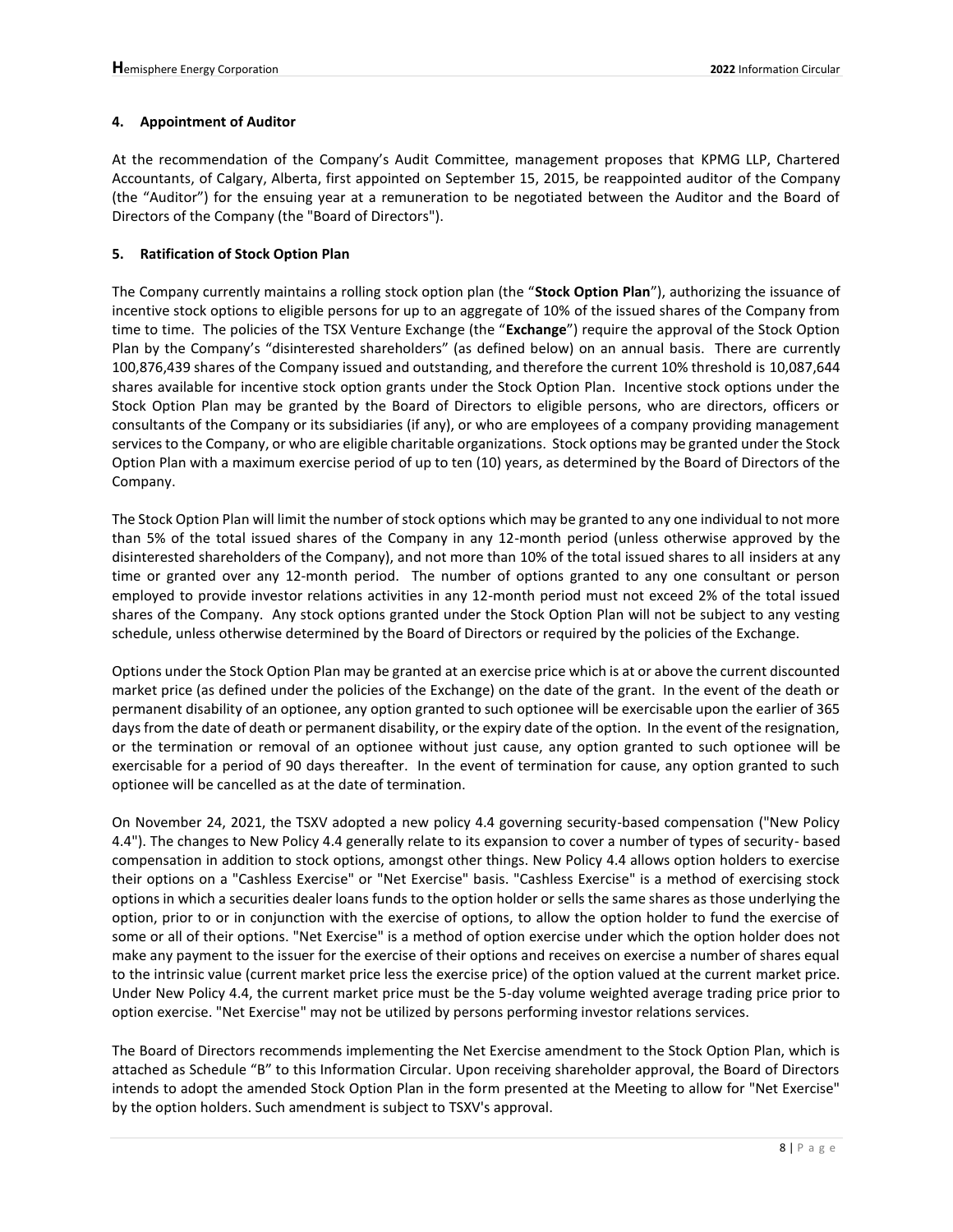The Stock Option Plan must be approved by a majority of the "disinterested shareholders" entitled to vote present in person or by proxy at the Meeting and be accepted for filing by the Exchange. "Disinterested shareholders" mean all Shareholders of the Company who are not directors, officers, promoters, or other insiders of the Company, or their associates or affiliates, as such terms are defined under the *Securities Act* (British Columbia).

To the knowledge of the Company, Shareholders who are ineligible to vote on the approval of the Stock Option Plan and their shareholdings are as follows:

| Name of Insider, Associate or Affiliate | <b>Number of Shares</b> |
|-----------------------------------------|-------------------------|
| <b>Don Simmons</b>                      | 2,669,000               |
| <b>Charles O'Sullivan</b>               | 1,061,100               |
| <b>Frank Borowicz, QC</b>               | 537,500                 |
| <b>Bruce McIntyre</b>                   | 600,000                 |
| <b>Gregg Vernon</b>                     | 300,000                 |
| <b>Richard Wyman</b>                    | 892,700                 |
| lan Duncan                              | 2,275,276               |
| <b>Dorlyn Evancic</b>                   | 1,009,500               |
| <b>Andrew Arthur</b>                    | 961,500                 |
| <b>Ashley Ramsden-Wood</b>              | 1,484,000               |

In the event that annual disinterested shareholder approval is not obtained at the Meeting, the Company will implement a new fixed stock option plan for up to 10% of the Company's issued shares (which does not require shareholder approval), and any existing option grants under the Stock Option Plan as previously approved by the disinterested shareholders of the Company at the last Annual General Meeting will not be affected.

The text of the ordinary resolution approving the Stock Option Plan to be submitted to shareholders at the Meeting is set forth below, subject to such amendments, variations or additions as may be approved at the Meeting:

"**BE IT RESOLVED** by ordinary resolution that:

- 1. The Stock Option Plan is hereby ratified, approved and confirmed.
- 2. The amendment to the Stock Option Plan, to allow the Option Holders (as defined in the Stock Option Plan) to exercise their Options on a "Net Exercise" basis be and is hereby approved and confirmed.
- 3. The Board of Directors be authorized to amend the Stock Option Plan in order to satisfy the requirements or requests of any regulatory authorities without requiring further approval of the shareholders of the Company."

**The persons named in the form of proxy, if named as proxy, intend to vote such proxy in favour of the resolution to approve the Stock Option Plan, unless a shareholder has specified in its proxy that its common shares are to be voted against such resolution. If no choice is specified by the shareholder to vote for or against the resolution referred to above, the persons whose names are printed in the enclosed form of proxy intend to vote in favour of the resolution.**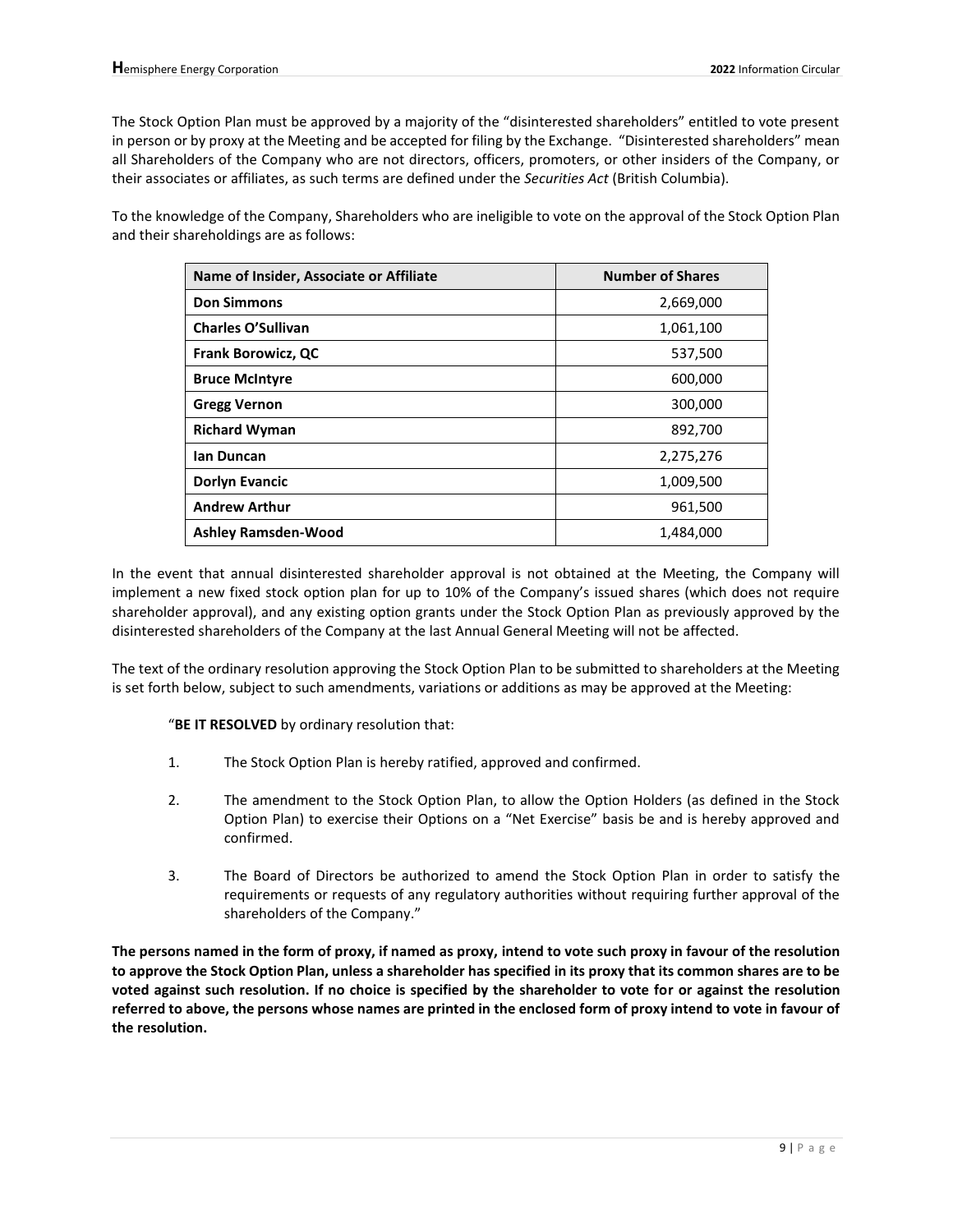## **STATEMENT OF EXECUTIVE COMPENSATION**

(For the financial year ended December 31, 2021)

#### **General Provisions**

For purposes of this Information Circular, "named executive officer" of the Company means an individual who, at any time during the year, was:

- (a) the Company's chief executive officer ("**CEO**");
- (b) the Company's chief financial officer ("**CFO**");
- (c) each of the Company's three most highly compensated executive officers, or the three most highly compensated individuals acting in a similar capacity, other than the CEO and CFO, at the end of the most recently completed financial year and whose total compensation was, individually, more than \$150,000 for that financial year; and
- (d) each individual who would be a named executive officer under paragraph (c) but for the fact that the individual was neither an executive officer of the Company, nor acting in a similar capacity, at the end of the most recently completed financial year;

#### (each a "**Named Executive Officer**" or "**NEO**").

Based on the foregoing definition, during the last completed financial year of the Company, there were five (5) Named Executive Officers, namely, its President and CEO, Don Simmons, its Chief Operating Officer, Ian Duncan, its CFO, Dorlyn Evancic, its Vice President, Exploration, Andrew Arthur and its Vice President, Engineering, Ashley Ramsden-Wood.

#### **Compensation Discussion and Analysis**

The Company's compensation programs are designed to be competitive with similar junior oil and gas companies and to recognize and reward executive performance consistent with the success of the Company. These programs are intended to attract and retain capable and experienced individuals. The Company's Compensation/Nominating Committee's role and philosophy is to ensure that the Company's goals and objectives, as applied to the actual compensation paid to the Company's President and Chief Executive Officer and other executive officers, are aligned with shareholders' interests, and the Company's corporate objectives, which include, but are not limited to, yearover-year growth of the Company on a per share basis in cash flow, production and reserves are subject to market conditions.

The companies that comprise Hemisphere's peer group at the time compensation information was compiled include Gear Energy Ltd., Inplay Oil Corp., Journey Energy Inc., Prairie Provident Resources Inc., Questerre Energy Corp., Razor Energy Corp., Surge Energy Inc., Saturn Oil and Gas Inc., ROK Resources Inc. and Touchstone Exploration Inc. These companies have been chosen by the management of the Company as the Company's peer group as they are based in Canada and have similar operational profiles.

In addition to informal industry comparables from publicly available information, the Compensation/Nominating Committee considers a variety of factors when determining both compensation programs and individual compensation levels. These factors include the long-range interests of the Company and its shareholders, overall financial and operating performance of the Company, and the Compensation/Nominating Committee's assessment of each executive's individual performance and contribution toward meeting corporate objectives.

A majority of the Compensation/Nominating Committee members have direct experience that is relevant to their responsibilities in executive compensation, as they have each managed executives and/or business leaders in their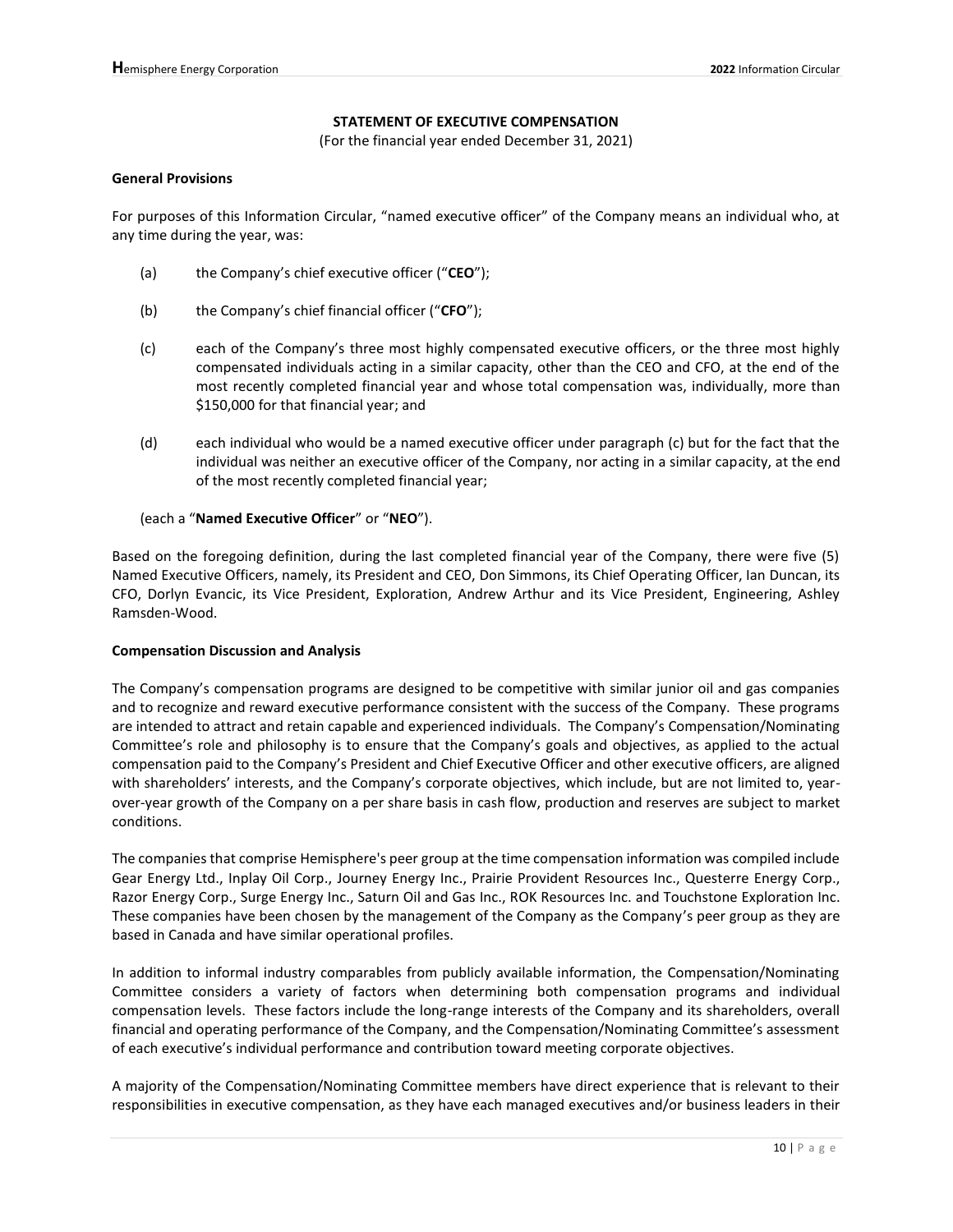current and/or past roles. In these roles, they have participated in compensation planning sessions, made compensation decisions and participated in compensation discussions with external consultants. For more information regarding the Compensation/Nominating Committee see "*Corporate Governance Practices – Committees of the Board – Compensation/Nominating Committee"* below.

### *Role of Executive Officers in Determining Compensation*

The Compensation/Nominating Committee reviews and recommends compensation programs to the Company, as well as salary and benefit levels for the Company's executive officers. The Company's President and Chief Executive Officer recommends the compensation of other executive officers but may not be present during meetings of the Compensation/Nominating Committee at which his compensation is being discussed. The Board of Directors makes the final determination regarding the Company's compensation programs and practise.

#### *Elements of the Compensation Program*

The total compensation plan for the NEOs is comprised of three components: base salary, bonus and stock options. There is no policy or target regarding cash and non-cash elements of the Company's compensation program. The Compensation/Nominating Committee annually reviews the total compensation of the Company's executives against the backdrop of the compensation goals and objectives described above and makes recommendations to the Board of Directors concerning the individual components of the executives' compensation.

The Company does not provide the NEOs with any personal benefits, nor does the Company provide any additional cash compensation to its NEOs for serving as directors of the Company.

#### Base Salary

The base salary component is intended to provide a fixed level of competitive pay that reflects each executive's primary duties and responsibilities. The Company intends to pay base salaries to its executives that are competitive with those of comparable companies in the junior oil and gas industry. Such information is compiled in-house using information publicly available from the Company's peer group.

### **Bonus**

At the recommendation of the Compensation/Nominating Committee, the Board of Directors approves bonus payments to reward executive officers for their contribution to the achievement of annual corporate goals and objectives. The payment of bonuses is consistent with the overall objective of the Company to reward performance. The Company does not have any specific formulas to determine individual bonus payments. The Board of Directors, except for the CEO, determines the bonus for the CEO. Recommended by the Compensation/Nominating Committee, the Board of Directors considers and, if thought appropriate, approves the bonuses recommended by the CEO for the other executive officers and employees of the Company. In 2020 and 2021, the Company awarded bonuses to the NEOs in the amounts denoted in the Summary Compensation Table under the column titled "Annual Incentive Plans."

#### Stock Options

The purpose of the Company's Stock Option Plan is to assist in attracting, retaining and motivating directors, officers, employees, and consultants of the Company and to closely align the personal interests of such directors, officers and employees with the interests of the Company and its shareholders. The allocation of stock options under the Stock Option Plan is determined by the Compensation/Nominating Committee which, in determining such allocations, considers such factors as previous grants to individuals, overall Company performance, share price, the role and performance of the individual in question, the amount of time directed to the Company's affairs and time expended in serving on the Company's committees.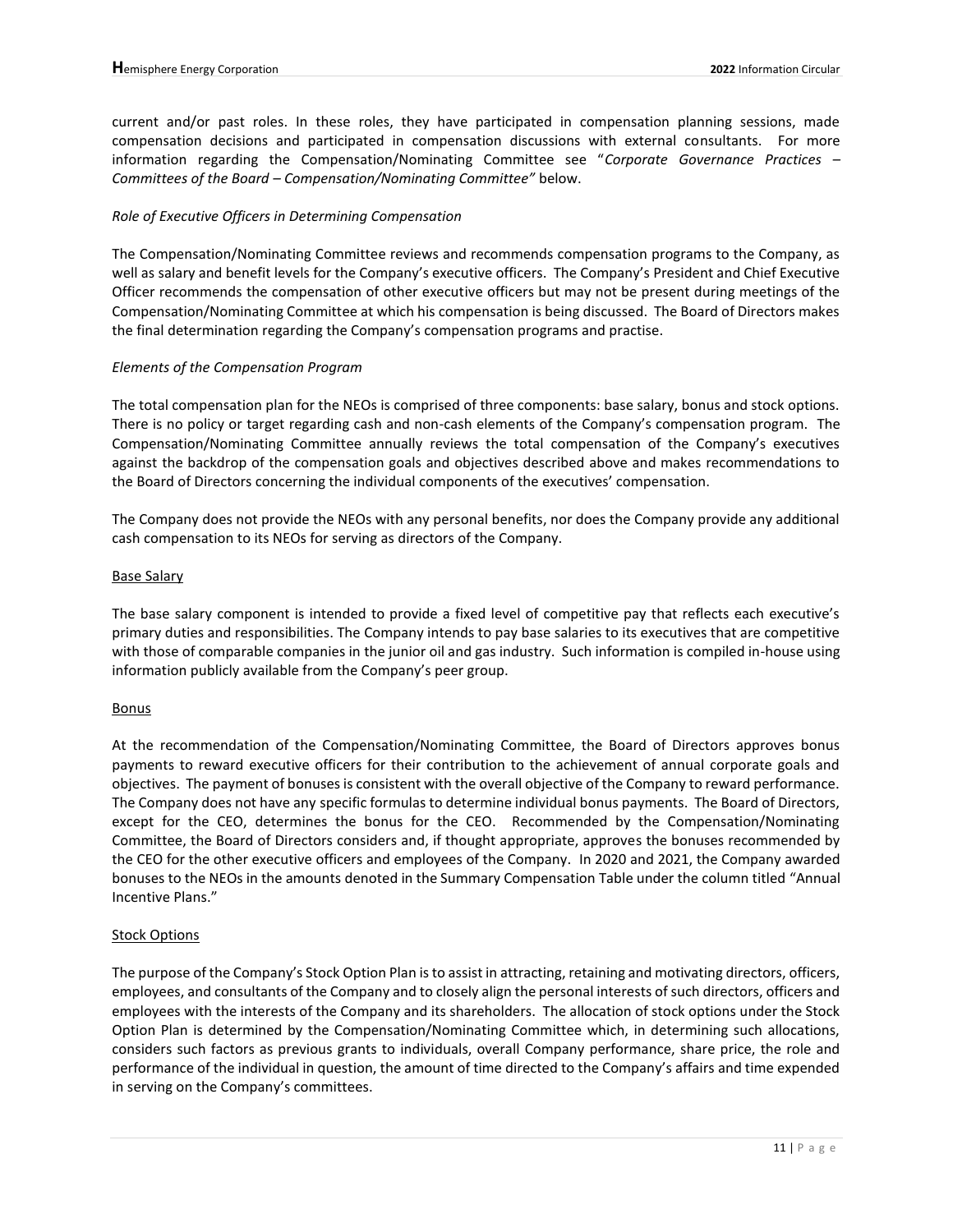On November 24, 2021, the TSXV adopted a new policy 4.4 governing security-based compensation ("New Policy 4.4"). The changes to New Policy 4.4 generally relate to its expansion to cover a number of types of security- based compensation in addition to stock options, amongst other things. New Policy 4.4 allows option holders to exercise their options on a "Cashless Exercise" or "Net Exercise" basis. "Cashless Exercise" is a method of exercising stock options in which a securities dealer loans funds to the option holder or sells the same shares as those underlying the option, prior to or in conjunction with the exercise of options, to allow the option holder to fund the exercise of some or all of their options. "Net Exercise" is a method of option exercise under which the option holder does not make any payment to the issuer for the exercise of their options and receives on exercise a number of shares equal to the intrinsic value (current market price less the exercise price) of the option valued at the current market price. Under New Policy 4.4, the current market price must be the 5-day volume weighted average trading price prior to option exercise. "Net Exercise" may not be utilized by persons performing investor relations services.

The Board of Directors recommends implementing the Net Exercise amendment to the Stock Option Plan, which is attached as Schedule "B" to this Information Circular. Upon receiving shareholder approval, the Board of Directors intends to adopt the amended Stock Option Plan in the form presented at the Meeting to allow for "Net Exercise" by the option holders. Such amendment is subject to TSXV's approval.

## **Risk Considerations**

The Compensation/Nominating Committee intends to review, from time to time and at least once annually, the risks, if any, associated with the Company's compensation policies and practices at such time. Such a review occurred at the time of preparation of the Compensation Discussion and Analysis above. Implicit in the Compensation/Nominating Committee's mandate is that the Company's policies and practices respecting compensation, including those applicable to the Company's executives, be designed in a manner which is in the best interests of the Company and its shareholders, and risk implications is one of many considerations which are taken into account in such design.

It is anticipated that a portion (set at a level consistent with its industry peers) of the Company's executive compensation will consist of options granted under the Stock Option Plan. Such compensation is both ″long-term″ and ″at risk″ and, accordingly, is directly linked to the achievement of long-term value creation. As the benefits of such compensation, if any, are not realized by the executives until a significant period of time has passed, the ability of executives to take inappropriate or excessive risks that are beneficial to them from the standpoint of their compensation at the expense of the Company and its shareholders is extremely limited.

The other element of compensation, base salary, represents the remaining portion of an executive's total compensation. While base salary is not ″long-term″ or ″at risk″, as noted above, these components of compensation represent a relatively small part of total compensation, and as a result it is unlikely that an executive would take inappropriate or excessive risks at the expense of the Company and its shareholders that would be beneficial to the executive from the standpoint of the executive's short-term compensation when their long-term compensation might be put "at risk" from such actions.

Due to the relatively small size of the Company and the current level of the Company's activity, the Board of Directors and the Compensation/Nominating Committee are able to closely monitor and consider any risks which may be associated with the Company's compensation practices. Risks, if any, may be identified and mitigated through regular meetings of the Board of Directors, during which financial and other information pertaining to the Company will be reviewed, which review will include executive compensation. No risks have been identified arising from the Company's compensation policies and practices that are reasonably likely to have a material adverse effect on the Company.

There are no policies in place pursuant to which an NEO or director is restricted from purchasing financial instruments, including, for greater certainty, prepaid variable forward contracts, equity swaps, collars, units or exchange funds, that are designed to hedge or offset a decrease in market value of equity securities granted as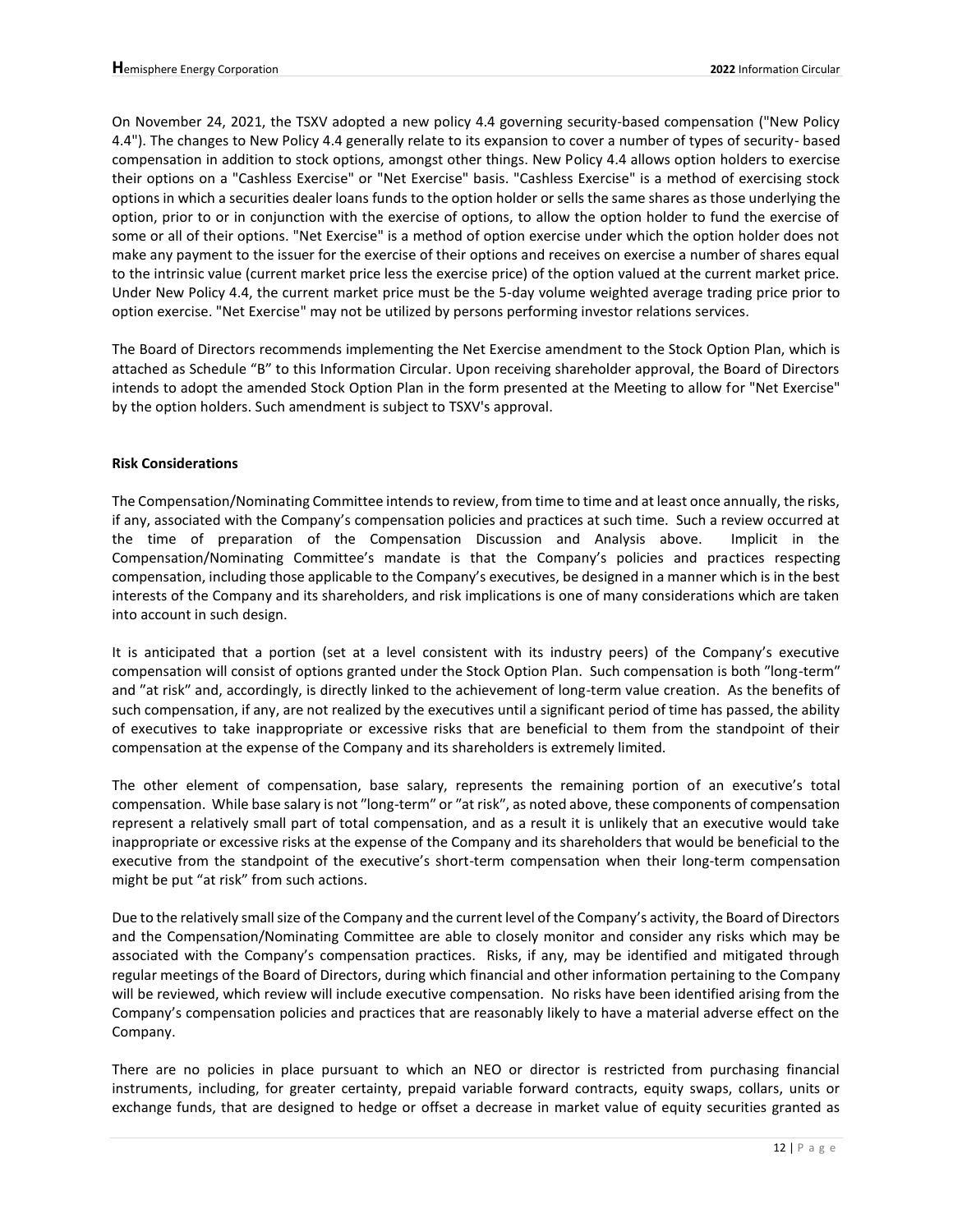compensation or held, directly or indirectly, by a NEO or director.

#### **Summary Compensation Table**

The following table summarizes compensation paid to the NEOs, directly or indirectly, for the Company's two most recently completed fiscal years:

|                                              |                         |                               |                                   |                                                   |                                                     | <b>Non-equity incentive</b><br>plan compensation |                                 |                                        |                                    |
|----------------------------------------------|-------------------------|-------------------------------|-----------------------------------|---------------------------------------------------|-----------------------------------------------------|--------------------------------------------------|---------------------------------|----------------------------------------|------------------------------------|
| <b>Name and Principal</b><br><b>Position</b> | Fiscal<br>Year<br>Ended | Salary <sup>(3)</sup><br>(\$) | Share-<br>based<br>awards<br>(\$) | Option-<br>based<br>awards <sup>(1)</sup><br>(\$) | Annual<br>incentive<br>plans <sup>(4)</sup><br>(\$) | Long-term<br>incentive<br>plans<br>(\$)          | <b>Pension</b><br>value<br>(\$) | All other<br>compen-<br>sation<br>(\$) | Total<br>compen-<br>sation<br>(\$) |
| Don Simmons <sup>(2)</sup>                   | 2021                    | 257,500                       | N/A                               | 204,792                                           | 243,000                                             | N/A                                              | N/A                             | Nil                                    | 705,292                            |
| President and CEO                            | 2020                    | 240,000                       | N/A                               | 17,601                                            | 60,000                                              | N/A                                              | N/A                             | Nil                                    | 317,601                            |
| lan Duncan                                   | 2021                    | 217,000                       | N/A                               | 163,834                                           | 222,000                                             | N/A                                              | N/A                             | Nil                                    | 602,834                            |
| CO <sub>O</sub>                              | 2020                    | 210,000                       | N/A                               | 15,087                                            | 50,000                                              | N/A                                              | N/A                             | Nil                                    | 275,087                            |
| <b>Dorlyn Evancic</b>                        | 2021                    | 217,000                       | N/A                               | 184,313                                           | 200,000                                             | N/A                                              | N/A                             | Nil                                    | 601,313                            |
| <b>CFO</b>                                   | 2020                    | 210,000                       | N/A                               | 15,087                                            | 50,000                                              | N/A                                              | N/A                             | Nil                                    | 275,087                            |
| <b>Andrew Arthur</b>                         | 2021                    | 217,000                       | N/A                               | 147,450                                           | 200,000                                             | N/A                                              | N/A                             | Nil                                    | 564,450                            |
| Vice President, Exploration                  | 2020                    | 210,000                       | N/A                               | 12,572                                            | 50,000                                              | N/A                                              | N/A                             | Nil                                    | 272,572                            |
| <b>Ashley Ramsden-Wood</b>                   | 2021                    | 217,000                       | N/A                               | 147,450                                           | 200,000                                             | N/A                                              | N/A                             | Nil                                    | 564,450                            |
| Vice President, Engineering                  | 2020                    | 210,000                       | N/A                               | 12,572                                            | 50,000                                              | N/A                                              | N/A                             | Nil                                    | 273,572                            |

*Notes:*

*(1) The Company calculated the Option based awards cost by using the Black-Scholes option pricing model as follows: for options granted during the fiscal year ended December 31, 2021 by assuming a risk-free interest rate of 1.32%, a dividend yield of nil, expected volatility of the Company's share price of 102% and an expected life of the options of 10 years; for options granted during the fiscal year ended December 31, 2020 by assuming a risk-free interest rate of 1.86%, a dividend yield of nil, expected volatility of the Company's share price of 123% and an expected life of the options of 5 years.* 

*(2) Don Simmons is also a director of the Company, but he does not receive any additional compensation for his role as a director.*

*(3) In June 2021, the NEOs' pay rates were increased to the following amounts; Don Simmons \$270,000, Ian Duncan \$222,000, Dorlyn Evancic \$222,000, Andrew Arthur \$222,000 and Ashley Ramsden-Wood \$222,000.*

*(4) This column represents amounts earned during the year. 40% of the 2021 bonuses were paid in February 2022.*

### **Incentive Plan Awards**

#### *Outstanding Share-Based Awards and Option-Based Awards*

The following table discloses the particulars of all awards for each NEO outstanding at the end of the Company's fiscal year ended December 31, 2021, including any awards granted before the most recently completed fiscal year:

|                    | <b>Option-based Awards</b>                                       |                                  |                                                          |                                                                      |  |  |
|--------------------|------------------------------------------------------------------|----------------------------------|----------------------------------------------------------|----------------------------------------------------------------------|--|--|
| <b>Name</b>        | <b>Number of securities</b><br>underlying<br>unexercised options | Option<br>exercise price<br>(\$) | <b>Option expiration</b><br>date                         | Value of unexercised in-<br>the-money options <sup>(1)</sup><br>(\$) |  |  |
| <b>Don Simmons</b> | 250,000<br>175,000<br>750,000                                    | 0.91<br>0.12<br>0.25             | December 17, 2031<br>June 17, 2025<br>September 21, 2022 | 727,250                                                              |  |  |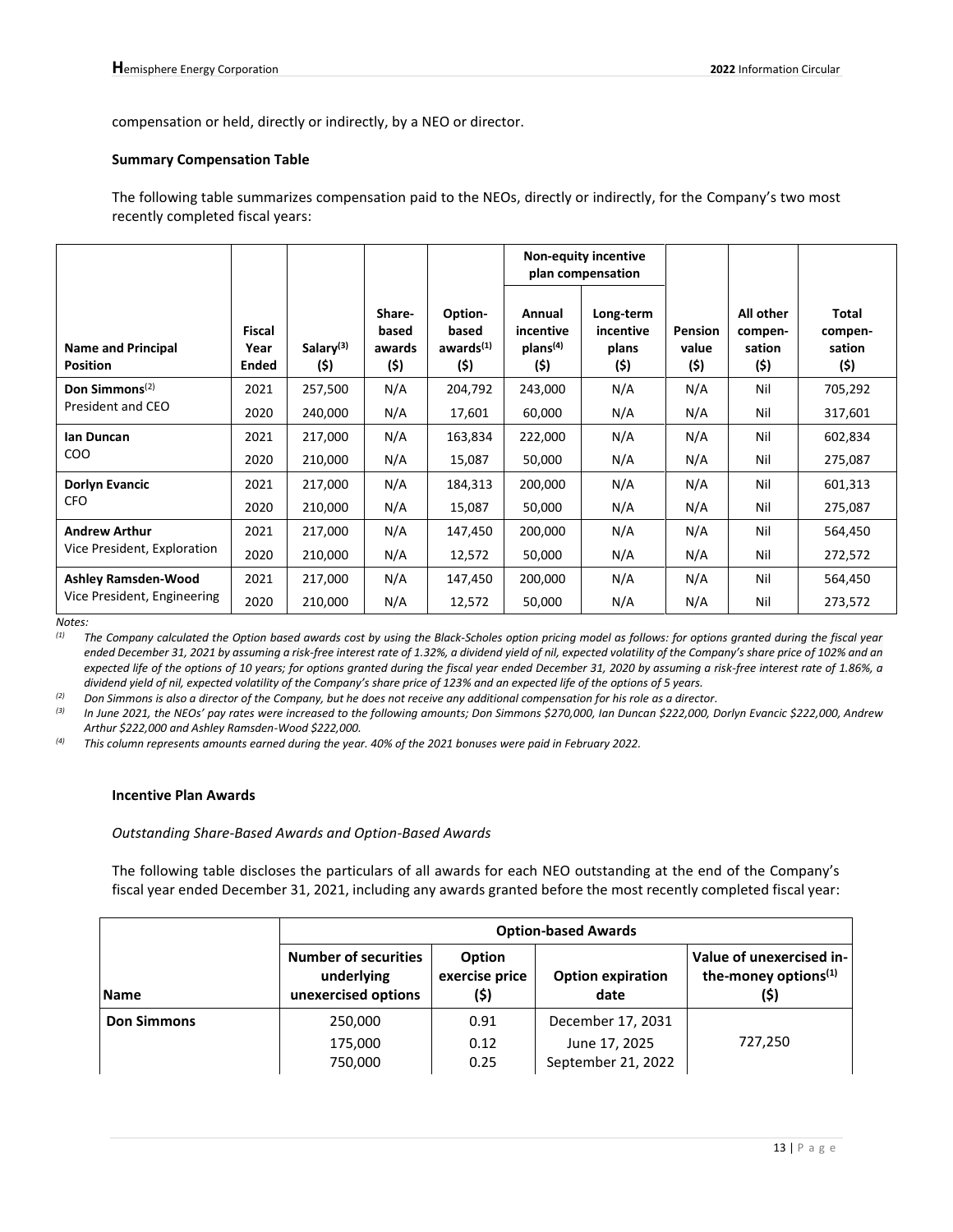|                            | <b>Option-based Awards</b>                                       |                                  |                                     |                                                             |  |  |
|----------------------------|------------------------------------------------------------------|----------------------------------|-------------------------------------|-------------------------------------------------------------|--|--|
| <b>Name</b>                | <b>Number of securities</b><br>underlying<br>unexercised options | Option<br>exercise price<br>(\$) | <b>Option expiration</b><br>date    | Value of unexercised in-<br>the-money options $(1)$<br>(\$) |  |  |
| lan Duncan                 | 200,000                                                          | 0.91                             | December 17, 2031                   |                                                             |  |  |
|                            | 150,000<br>540,000                                               | 0.12<br>0.25                     | June 17, 2025<br>September 21, 2022 | 546,100                                                     |  |  |
| <b>Dorlyn Evancic</b>      | 225,000                                                          | 0.91                             | December 17, 2031                   |                                                             |  |  |
|                            | 150,000<br>510,000                                               | 0.12<br>0.25                     | June 17, 2025<br>September 21, 2022 | 525,900                                                     |  |  |
| <b>Andrew Arthur</b>       | 180,000                                                          | 0.91                             | December 17, 2031                   |                                                             |  |  |
|                            | 125,000<br>570,000                                               | 0.12<br>0.25                     | June 17, 2025<br>September 21, 2022 | 544,950                                                     |  |  |
| <b>Ashley Ramsden-Wood</b> | 180,000                                                          | 0.91                             | December 17, 2031                   |                                                             |  |  |
|                            | 125,000                                                          | 0.12                             | June 17, 2025                       | 123,150                                                     |  |  |

*Note:*

*(1) Value calculated by multiplying the difference between the closing price for the common shares on the TSX-V on December 31,2021 (the last trading day in the Company's most recently completed financial year), being \$0.99, and the option exercise price by the total number of unexercised options (including unvested options).*

### *Incentive Plan Awards – Value Vested or Earned During the Fiscal Year*

The following table summarizes the value of each incentive plan award vested or earned by each NEO during the fiscal year ended December 31, 2021:

| <b>Name</b>                | Option-based awards - Value<br>vested during the year $(1)$<br>(\$) | Non-equity incentive plan<br>compensation - Value earned<br>during the year<br>(\$) |
|----------------------------|---------------------------------------------------------------------|-------------------------------------------------------------------------------------|
| <b>Don Simmons</b>         | Nil                                                                 | N/A                                                                                 |
| lan Duncan                 | Nil                                                                 | N/A                                                                                 |
| <b>Dorlyn Evancic</b>      | Nil                                                                 | N/A                                                                                 |
| <b>Andrew Arthur</b>       | Nil                                                                 | N/A                                                                                 |
| <b>Ashley Ramsden-Wood</b> | Nil                                                                 | N/A                                                                                 |

*Note:*

*(1) "Value vested during the year" means the aggregate dollar value that would have been realized if the options under the option-based award had been exercised on the vesting date. This amount is calculated by determining the difference between the market price of the underlying securities at exercise and the exercise or base price of the options under the option-based award on the vesting date.*

## **Termination and Change of Control Benefits**

Each NEO has an executive employment agreement with the Company which provides termination notice of twelve months without just cause, including termination as a result of a change of control, for which each NEO would be compensated by an annual base salary of twelve months plus the average annual bonus amount, if any, earned over the two years immediately prior to termination, in addition to the vesting of all stock options. Under a change of control of the Company, the executive employment agreements between the Company and each NEO state that the executive agrees to remain in the employ of the Company during the period commencing with any act taken and any person, or the announcement of an intention to take such act, which may result in a change of control of the Company and ending with the final conclusion of all matters associated with such act or announcement.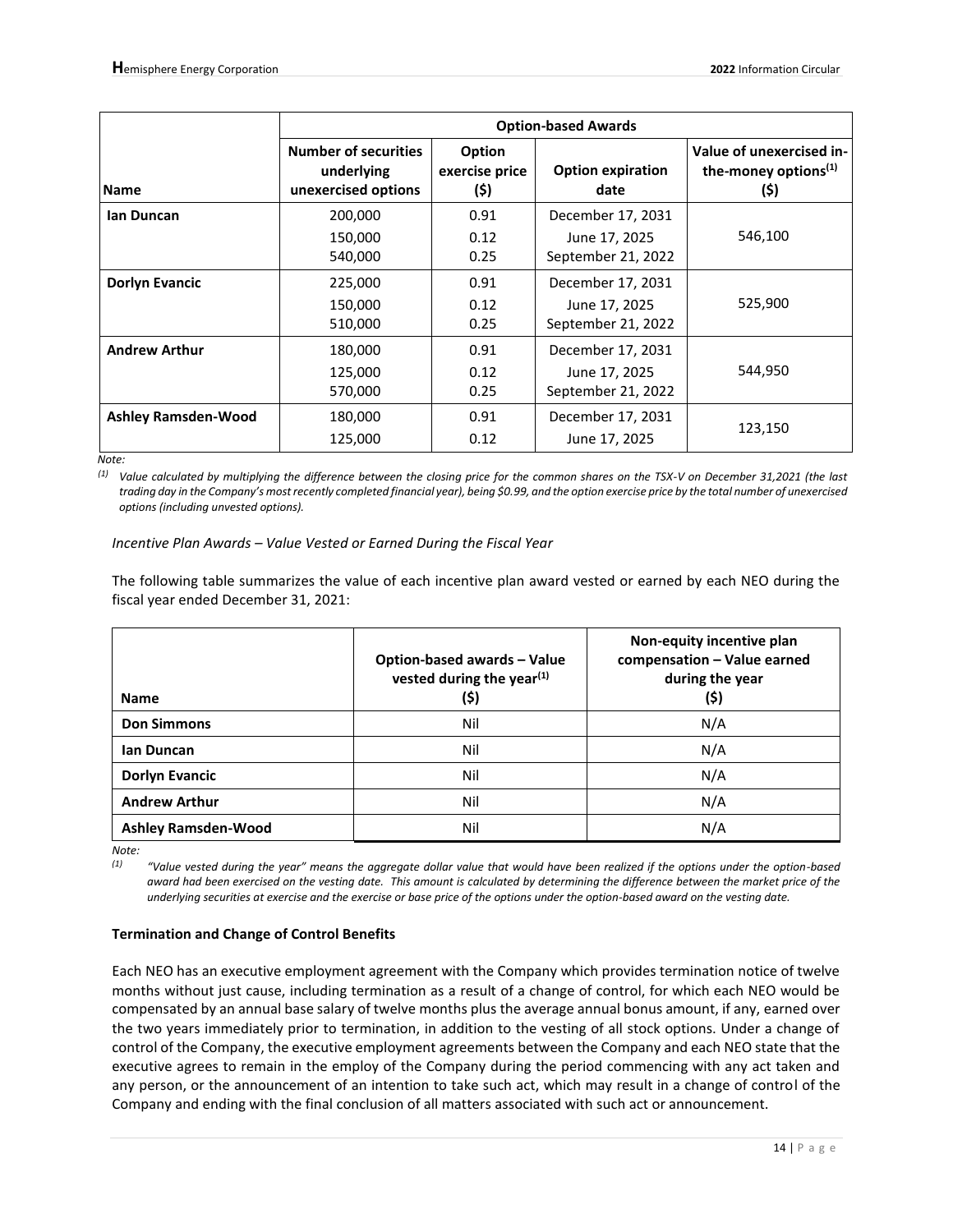The table below summarizes the estimated compensation to which each current NEO would have been entitled to had they been terminated on December 31, 2021.

| <b>Name</b>                | <b>Termination without just</b><br>cause<br>(\$) | <b>Termination with change</b><br>of control<br>(\$) | <b>Termination for Cause</b><br>(\$) |
|----------------------------|--------------------------------------------------|------------------------------------------------------|--------------------------------------|
| <b>Don Simmons</b>         | 837,000                                          | 837,000                                              |                                      |
| lan Duncan                 | 537,000                                          | 537,000                                              |                                      |
| <b>Dorlyn Evancic</b>      | 520,500                                          | 520,500                                              |                                      |
| <b>Andrew Arthur</b>       | 520,500                                          | 520,500                                              |                                      |
| <b>Ashley Ramsden-Wood</b> | 520,500                                          | 520,500                                              |                                      |

All stock options granted to NEOs immediately vest upon termination without just cause or a change of control; however, should exercise of a stock option take place, the common shares are subject to a hold period of four months plus one day from the day of grant. The value of stock options held by each NEO at December 31, 2021 (based on the Company's Black-Scholes option pricing model by assuming a risk-free interest rate of 1.32%, a dividend yield of nil, expected volatility of the Company's share price of 102.04%, an expected life of the options of 5 years and a closing market price at December 31, 2021 of \$0.99) was \$925,121 for Mr. Simmons, \$704,947 for Mr. Duncan, \$704,948 for Mr. Evancic, \$687,203 for Mr. Arthur, and \$265,331 for Ms. Ramsden-Wood.

#### **Director Compensation**

### *Director Compensation Table*

The following table discloses all amounts of compensation provided by the Company to its directors who are not NEOs during the fiscal year ended December 31, 2021:

| <b>Name</b>              | <b>Fees</b><br>earned<br>(\$) | Share-<br>based<br>awards<br>(\$) | Option-<br>based<br>awards <sup>(1)</sup><br>(\$) | Non-equity<br>incentive plan<br>compensation<br>(\$) | <b>Pension</b><br>value<br>(\$) | <b>All other</b><br>compensation<br>(\$) | Total<br>(\$) |
|--------------------------|-------------------------------|-----------------------------------|---------------------------------------------------|------------------------------------------------------|---------------------------------|------------------------------------------|---------------|
| <b>Frank S. Borowicz</b> | 20,000                        | N/A                               | 40,958                                            | N/A                                                  | N/A                             | Nil                                      | 60,958        |
| <b>Bruce G. McIntyre</b> | 20,000                        | N/A                               | 40,958                                            | N/A                                                  | N/A                             | Nil                                      | 60,958        |
| Charles N.<br>O'Sullivan | $60,000^{(2)}$                | N/A                               | 61,478                                            | N/A                                                  | N/A                             | Nil                                      | 121,478       |
| Gregg K. Vernon          | 20,000                        | N/A                               | 40,958                                            | N/A                                                  | N/A                             | Nil                                      | 60,958        |
| <b>Richard M. Wyman</b>  | 20,000                        | N/A                               | 40,958                                            | N/A                                                  | N/A                             | Nil                                      | 60,958        |

*Notes:*

*(1) The Company calculated the compensation cost by using the Black-Scholes option pricing model as follows: for options granted during the fiscal year ended December 31, 2021 by assuming a risk-free interest rate of 1.32%, a dividend yield of nil, expected volatility of the Company's share price of 102% and an expected life of the options of 10 years.*

*(2) Charles O'Sullivan received a consulting fee of \$40,000 for his administrative and corporate development service, and \$20,000 for Director Fees.*

#### *Outstanding Share-Based Awards and Option Based Awards*

The Company has no pension plan or other arrangement for non-cash compensation for its directors, except incentive stock options. The following table discloses the particulars of all awards outstanding for directors who are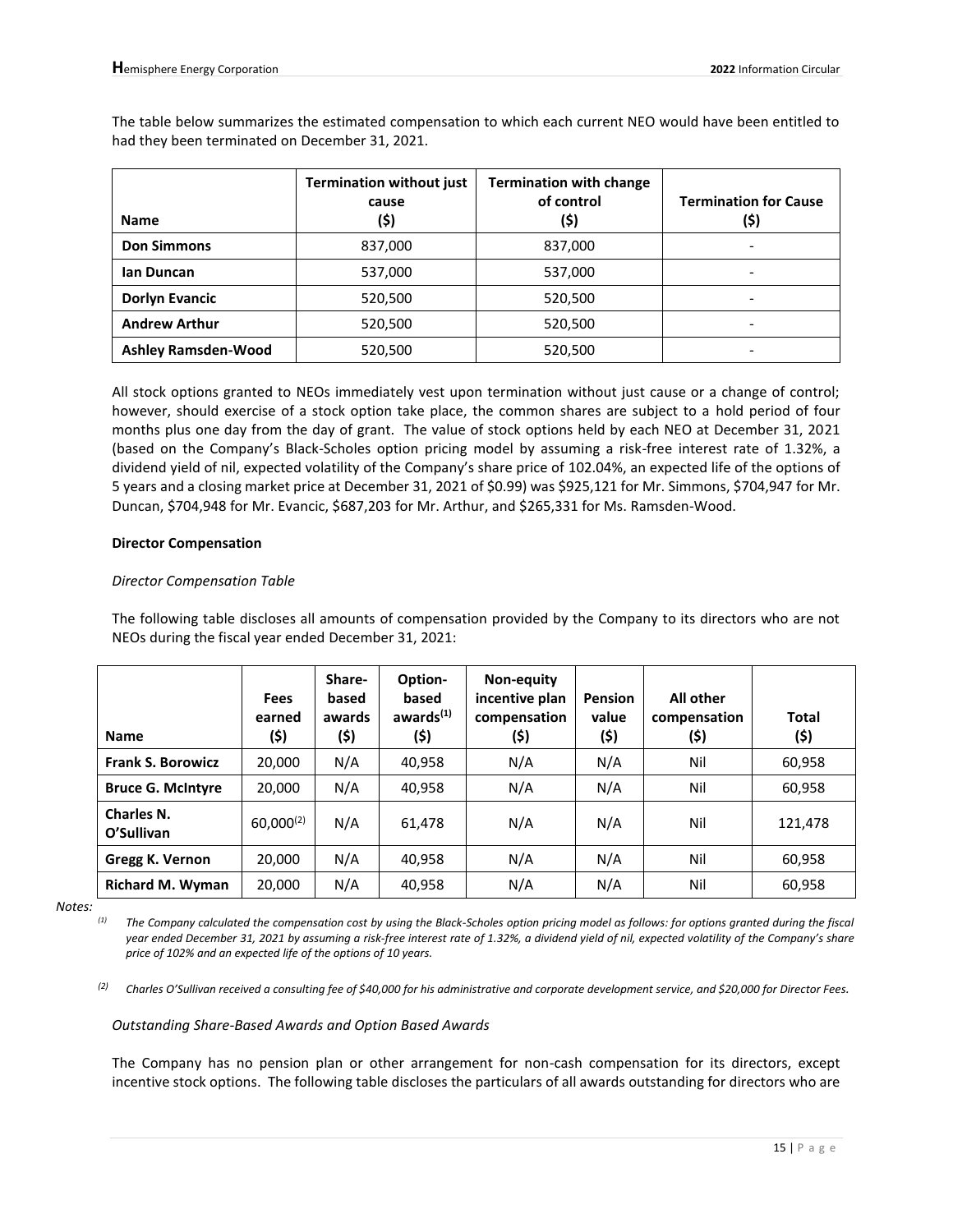not NEOs at the end of the Company's fiscal year ended December 31, 2021, including awards granted before this most recently completed fiscal year:

|                              |                                                                  |                                  | <b>Option-based Awards</b>                               |                                                                      |
|------------------------------|------------------------------------------------------------------|----------------------------------|----------------------------------------------------------|----------------------------------------------------------------------|
| <b>Name</b>                  | <b>Number of securities</b><br>underlying<br>unexercised options | Option<br>exercise price<br>(\$) | <b>Option expiration</b><br>date                         | Value of unexercised in-<br>the-money options <sup>(1)</sup><br>(\$) |
| <b>Frank S. Borowicz</b>     | 50,000<br>75,000                                                 | 0.91<br>0.12                     | December 17, 2031<br>June 17, 2025                       | 180,250                                                              |
|                              | 150,000                                                          | 0.25                             | September 21, 2022                                       |                                                                      |
| <b>Bruce G. McIntyre</b>     | 50,000<br>75,000<br>150,000                                      | 0.91<br>0.12<br>0.25             | December 17, 2031<br>June 17, 2025<br>September 21, 2022 | 180,250                                                              |
| <b>Charles N. O'Sullivan</b> | 75,000<br>75,000<br>150,000                                      | 0.91<br>0.12<br>0.25             | December 17, 2031<br>June 17, 2025<br>September 21, 2022 | 182,250                                                              |
| Gregg K. Vernon              | 50,000<br>75,000<br>150,000                                      | 0.91<br>0.12<br>0.25             | December 17, 2031<br>June 17, 2025<br>September 21, 2022 | 180,250                                                              |
| Richard M. Wyman             | 50,000<br>75,000<br>150,000                                      | 0.91<br>0.12<br>0.25             | December 17, 2031<br>June 17, 2025<br>September 21, 2022 | 180,250                                                              |

*Note:*

*(1) Value calculated by multiplying the difference between the closing price for the common shares on the TSX-V on December 31,2021 (the last trading day in the Company's most recently completed financial year), being \$0.99, and the option exercise price by the total number of unexercised options (including unvested options).*

#### *Incentive Plan Awards – Value Vested or Earned During the Fiscal Year*

The following table summarizes the value of each incentive plan award vested or earned by each director during the fiscal year ended December 31, 2021:

| <b>Name</b>              | Option-based awards - Value vested during<br>the year $(1)$<br>(\$) | Non-equity incentive plan<br>compensation - Value earned during<br>the year<br>(\$) |
|--------------------------|---------------------------------------------------------------------|-------------------------------------------------------------------------------------|
| <b>Frank S. Borowicz</b> | Nil                                                                 | N/A                                                                                 |
| <b>Bruce G. McIntyre</b> | Nil                                                                 | N/A                                                                                 |
| Charles N. O'Sullivan    | Nil                                                                 | N/A                                                                                 |
| Gregg K. Vernon          | Nil                                                                 | N/A                                                                                 |
| <b>Richard M. Wyman</b>  | Nil                                                                 | N/A                                                                                 |

*Note:*

*(1) "Value vested during the year" means the aggregate dollar value that would have been realized if the options under the option-based award had been exercised on the vesting date. This amount is calculated by determining the difference between the market price of the underlying securities at exercise and the exercise or base price of the options under the option-based award on the vesting date.*

Other than as set forth in the foregoing, no director of the Company who is not a NEO has received, during the most recently completed fiscal year, compensation pursuant to: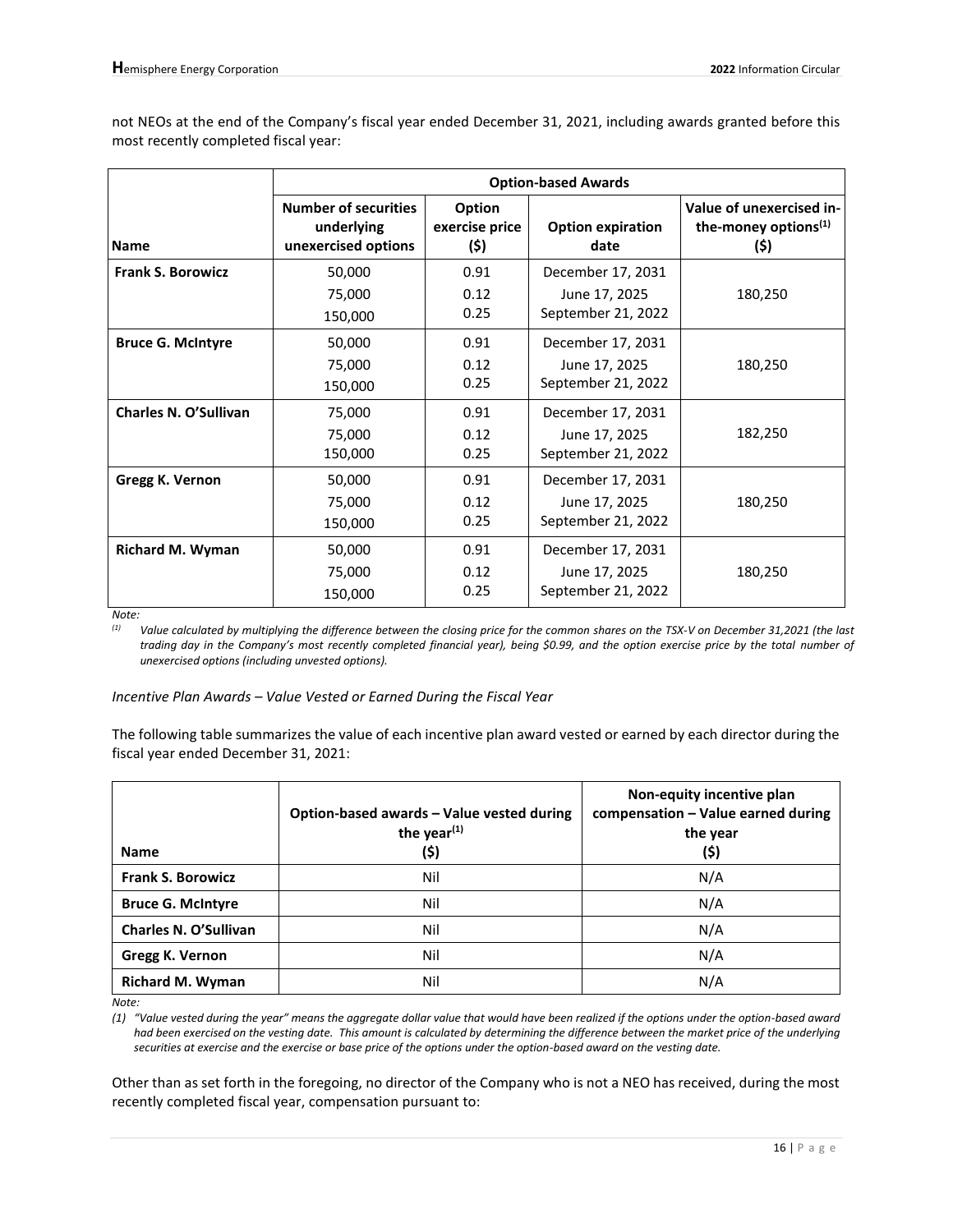- (a) any standard arrangement for the compensation of directors for their services in their capacity as directors, including any additional amounts payable for committee participation or special assignments;
- (b) any other arrangement, in addition to, or in lieu of, any standard arrangement, for the compensation of directors in their capacity as directors; or
- (c) any arrangement for the compensation of directors for services as consultants or experts.

#### **SECURITIES AUTHORIZED FOR ISSUANCE UNDER EQUITY COMPENSATION PLANS**

The following table sets forth details of the Company's compensation plans under which equity securities of the Company were authorized for issuance at the end of the Company's most recently completed fiscal year:

| <b>Plan Category</b>                                         | <b>Number of securities to</b><br>be issued upon exercise<br>of outstanding options,<br>warrants and rights | Weighted-average exercise<br>price of outstanding<br>options, warrants and rights<br>(\$) | <b>Number of securities</b><br>remaining available for<br>future issuance under<br>equity compensation plans |
|--------------------------------------------------------------|-------------------------------------------------------------------------------------------------------------|-------------------------------------------------------------------------------------------|--------------------------------------------------------------------------------------------------------------|
| Equity compensation plans<br>approved by securityholders     | 7,424,000                                                                                                   | 0.38                                                                                      | $1,704,965^{(1)}$                                                                                            |
| Equity compensation plans not<br>approved by securityholders | Nil                                                                                                         | Nil                                                                                       | Nil                                                                                                          |
| Total                                                        | 7,424,000                                                                                                   | 0.38                                                                                      | 1,704,965                                                                                                    |

*Note:*

*(1) The Stock Option Plan reserves for issuance a maximum of 10% of the issued and outstanding common shares from time to time. There were 91,289,653 common shares issued and outstanding as at December 31, 2021.*

#### **INDEBTEDNESS OF DIRECTORS AND EXECUTIVE OFFICERS**

No executive officer, director, employee, former executive officer, former director, former employee, proposed nominee for election as a director, or associate of any such person has been indebted to the Company or its subsidiaries, if any, at any time since the commencement of the Company's most recently completed fiscal year. No guarantee, support agreement, letter of credit or other similar arrangement or understanding has been provided by the Company or its subsidiaries at any time since the beginning of the most recently completed fiscal year with respect to any indebtedness of any such person.

## **CORPORATE GOVERNANCE PRACTICES**

Under National Instrument 58-101 - *Disclosure of Corporate Governance Practices* ("NI 58-101"), the Company is required to include in this Information Circular the disclosure required under Form 58-101F2 with respect to the corporate governance guidelines set out under National Policy 58-201 - *Disclosure of Corporate Governance Practices*  ("NP 58-201").

## **Board of Directors**

In the course of fulfilling its fiduciary duties and responsibilities, the activities of the Board of Directors include:

- Ensuring corporate compliance with all applicable laws and regulations, Hemisphere's articles, policies and charters;
- Meeting quarterly and at the request of the Chairman or the President and Chief Executive Officer;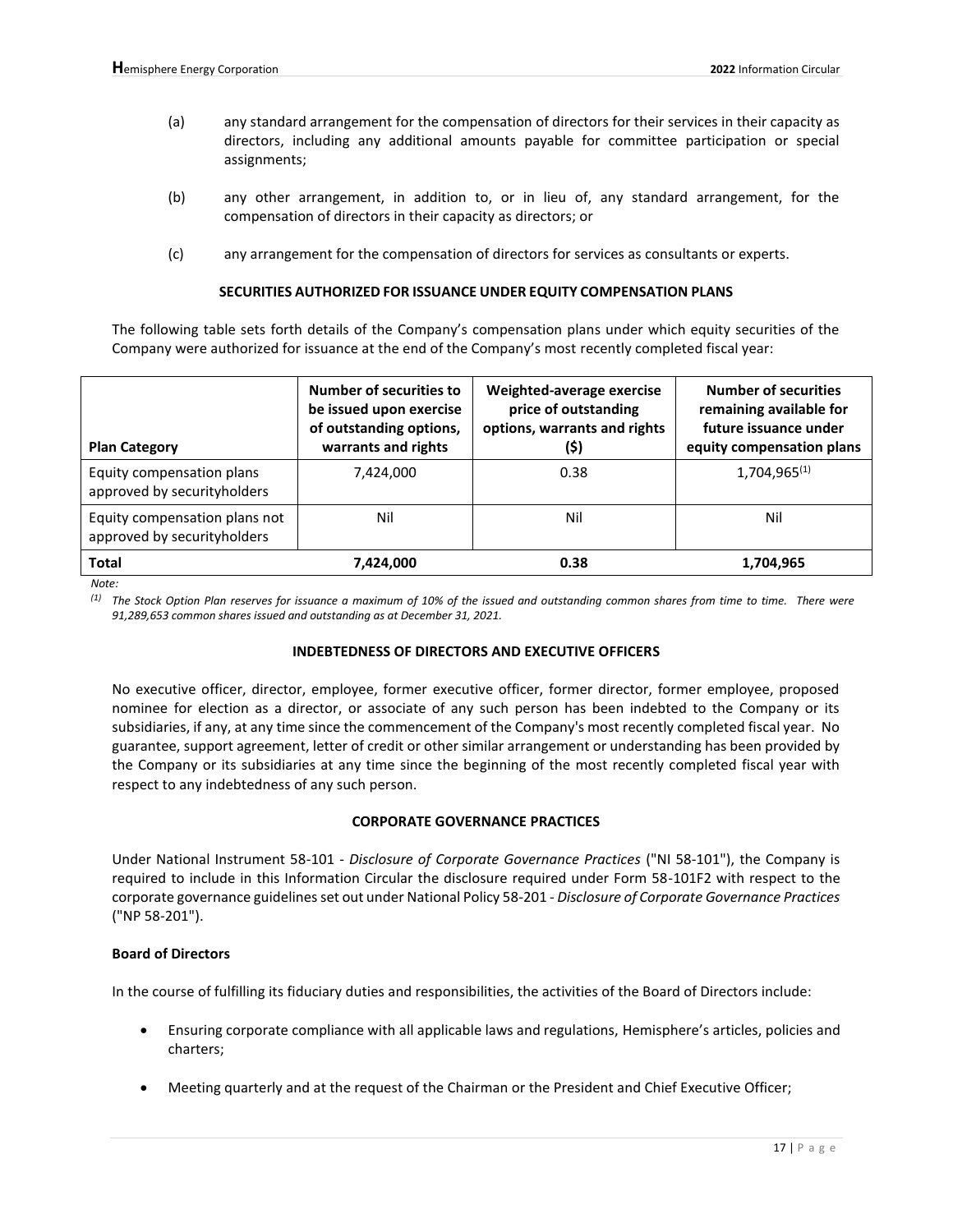- Annually appointing members and respective chairman of each committee;
- Annually reviewing, amending (if required) and approving Hemisphere's charters and corporate policies;
- Regularly setting, reviewing, approving and monitoring the progress and efficiency of strategic, business and capital plans;
- Reviewing and approving any material transactions outside the scope of Hemisphere's annual budget;
- Ensuring that appropriate corporate measurements, controls and information systems are developed and in place with regard to Hemisphere's activities and performance;
- Regularly reviewing Hemisphere's business activities and the implementation of appropriate systems to manage associated risks, communications with investors and the financial community, and the integrity of Hemisphere's internal control and management information systems;
- Overseeing Hemisphere's compliance with its disclosure obligations and reviewing material disclosure documents prior to distribution;
- Reviewing and approving cash compensation and stock option grants to officers and directors, as recommended by the Compensation/Nominating Committee;
- Monitoring the practices of management to ensure appropriate and timely communication of material information concerning Hemisphere to its shareholders;
- Monitoring Hemisphere's health, safety and environmental policies and programs; and
- Developing and implementing programs for management development and succession.

During the year ended December 31, 2021, directors Frank Borowicz, Bruce McIntyre, Gregg Vernon, and Richard Wyman were considered to be independent. Directors Charles O'Sullivan and Don Simmons were not independent by virtue of being the Chairman and the President and Chief Executive Officer, respectively.

#### **Other Directorships**

The following directors (or nominees for director) are presently a director of other reporting issuers:

| <b>Name</b>           | <b>Other Reporting Issuer(s)</b> |  |
|-----------------------|----------------------------------|--|
| <b>Frank Borowicz</b> | Exro Technologies Inc            |  |

#### **Orientation and Continuing Education**

The Board of Directors briefs all new directors with the policies of the Board of Directors and other relevant corporate and business information.

The orientation for a new director includes:

- an outline of the Company's history and other relevant data;
- familiarization with the Company's properties, partners and potential;
- visits to the Company's facilities;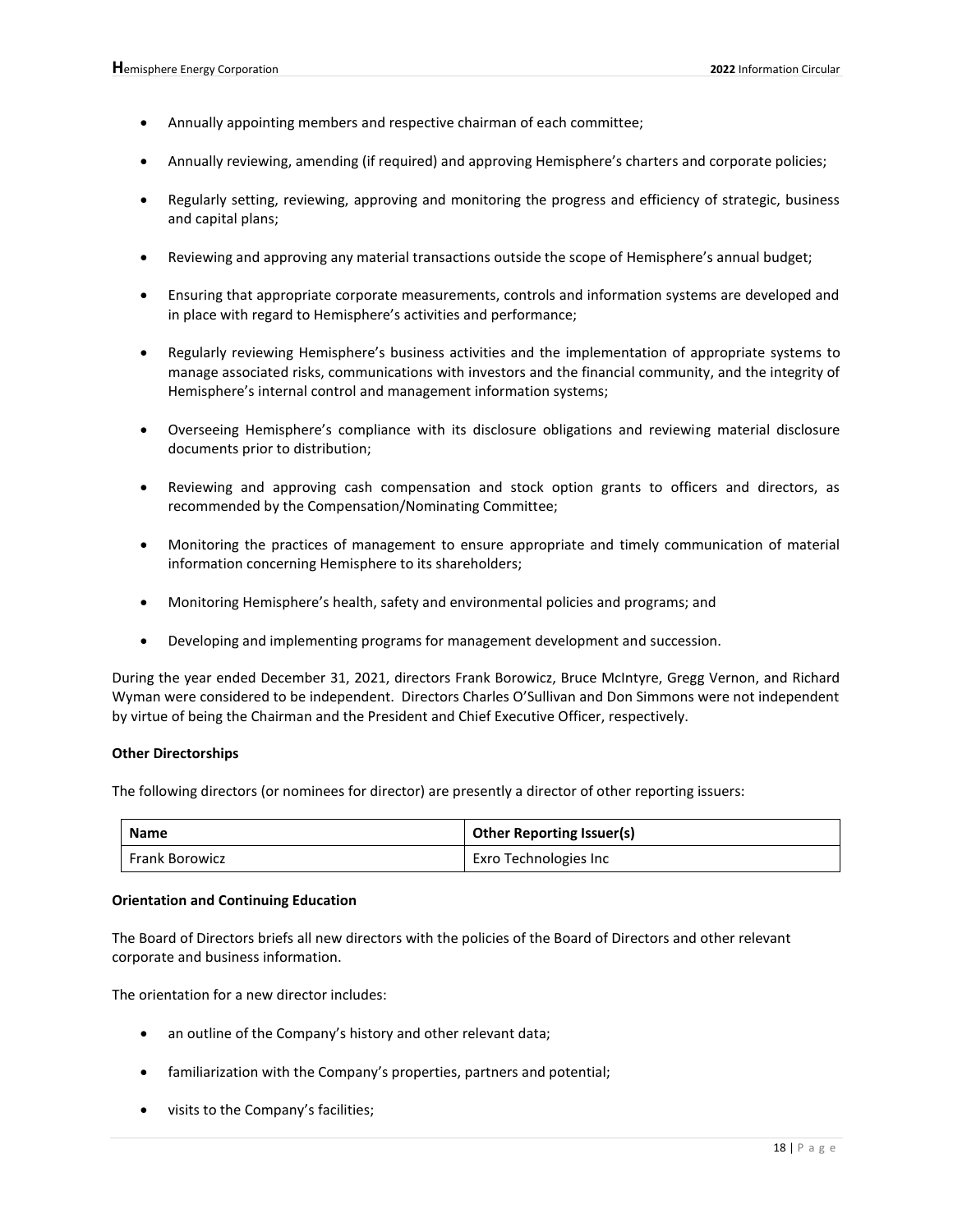- meetings with operating management;
- a copy of the Articles of the Company;
- copies of Charters (Board of Directors, Audit Committee, Compensation/Nominating Committee, Corporate Governance Committee, and Reserves Committee);
- copies of Corporate Policies (Code of Business Conduct and Ethics, Trading and Disclosure Policy, Advance Notice Policy and Whistleblower Policy);
- recent analysts' reports, if any;
- information on director and officer liability insurance coverage, if any; and
- information pertaining to remuneration.

The Board of Directors ensures that continuing education is provided to directors by way of written materials and courses.

### **Ethical Business Conduct**

The Company is dedicated to the highest standards of ethical integrity and professionalism, and is committed to maintaining its reputation as a good corporate citizen.

The Board of Directors has adopted a Code of Business Conduct and Ethics (the "Code"). The Code reflects the Company's commitment to a culture of honesty, transparency and accountability, and outlines the basic principles and policies with which the directors, officers, employees and contractors are expected to comply.

A copy of the Code may be viewed on SEDAR at www.sedar.com. Alternatively, a printed copy may be requested by mail to Suite 501, 905 West Pender Street, Vancouver, British Columbia V6C 1L6, by email to info@hemisphereenergy.ca, or by telephone to (604) 685-9255.

#### **Committees of the Board**

The Board of Directors has three (3) committees: Corporate Governance and Compensation/Nominating Committee, Reserves Committee and Audit Committee.

#### *Corporate Governance and Compensation/Nominating Committee*

The Corporate Governance Committee assists the Board of Directors in the oversight of its corporate governance policies and its responsibilities for good governance practices, as well as the oversight of its recruitment, retention and motivation of directors, officers and employees in regard to the competitive conformity of compensation and corporate objectives. The Corporate Governance and Compensation/Nominating Committee also assists the Board of Directors in the oversight of recruiting new directors, as required. The following directors serve on the Company's Corporate Governance Committee: Charles O'sullivan (Chairman), Frank Borowicz, and Gregg Vernon.

#### Mandate

- Assisting the Board of Directors in fulfilling their oversight responsibilities with respect to good governance practices as defined in NP 58-201 and NI 58-101.
- Meeting annually and at the request of the Corporate Governance Committee Chairman.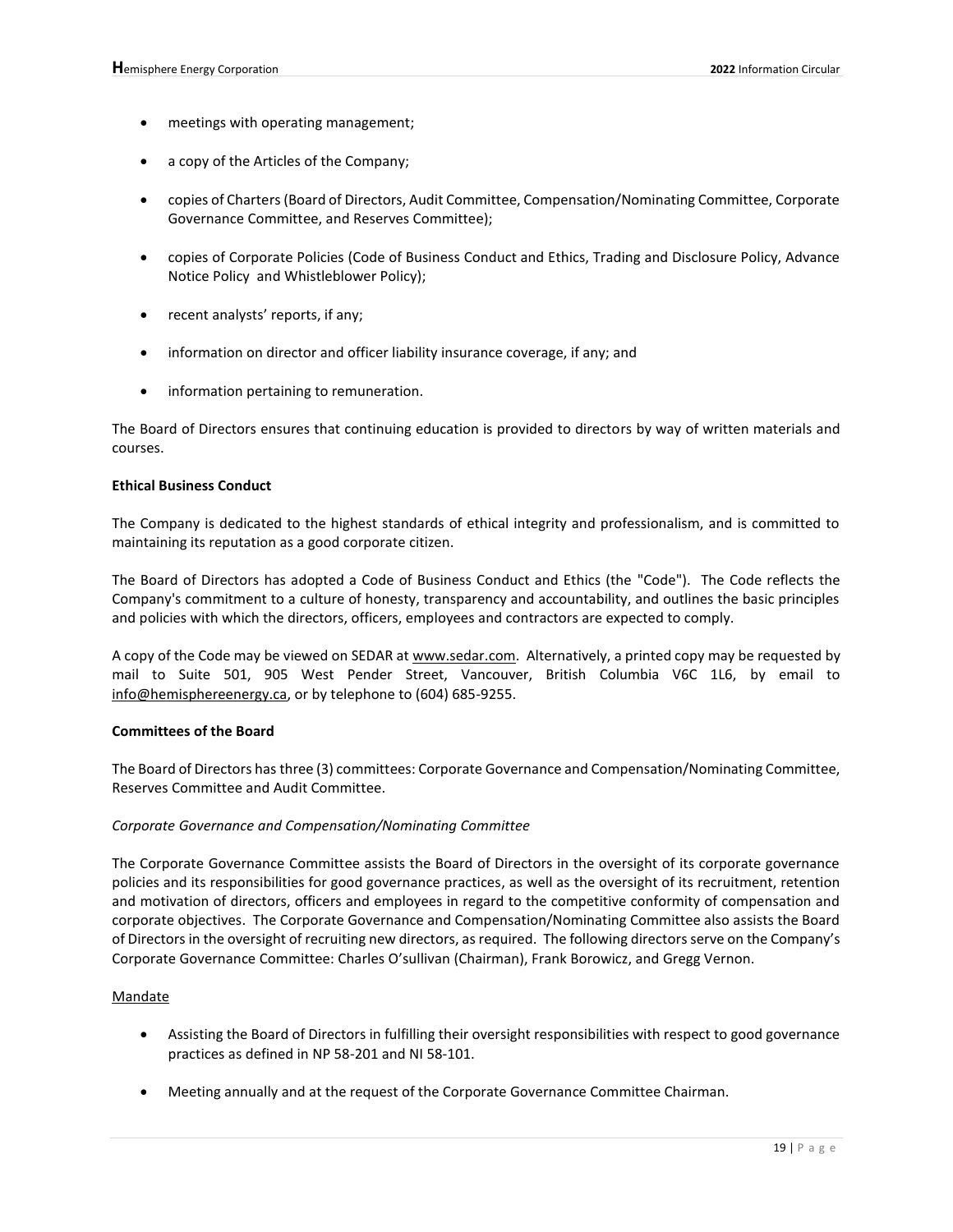- Annually reviewing and amending (if required) the Company's corporate policies and committee charters, and making recommendations to the Board of Directors.
- Annually reviewing the corporate governance disclosure in the Company's information circular (if amended), and making recommendations to the Board of Directors. Assisting the Board of Directors in fulfilling their oversight responsibilities with respect to cash and stock compensation of new and existing executives and employees, and nominating new directors, as required.
- Approving stock option grants for employees and consultants.
- Approving cash compensation and stock option grants for officers and directors to recommend to the Board of Directors for approval.
- Meeting annually and at the request of the Compensation/Nominating Committee Chairman.
- Reviewing executive compensation packages of the Company's peer group.
- Annually reviewing the Statement of Executive Compensation disclosure in the Company's information circular and making recommendations to the Board of Directors.
- Identifying the competencies and skills represented by the directors and making recommendations to the Board of Directors.
- Recommending director nominees for presentation to shareholders at the Company's annual general meeting.

### *Reserves Committee*

The Reserves Committee assists the Board of Directors in the oversight of the integrity in its petroleum and natural gas reserves. The following directors serve on the Company's Reserves Committee: Richard Wyman (Chairman), Don Simmons, and Bruce McIntyre.

## Mandate

- Assisting the Board of Directors in fulfilling their oversight responsibilities with respect to the annual review of the Company's petroleum and natural gas reserves.
- Meeting annually to review and approve the year-end independent reserves evaluation and corresponding disclosures as prepared by management under National Instrument 51-101 - *Standards of Disclosure for Oil and Gas Activities*.
- Annually reviewing the *Statement of Reserves and Other Oil and Natural Gas Information* in the Company's Annual Information Form, and making recommendations to the Board of Directors.

## **Assessment**

The Board of Directors monitors the adequacy of information given to directors, communication between the Board of Directors and management and the strategic direction and processes of the Board of Directors and its committees. The Board of Directors has not adopted formal procedures for assessing the effectiveness of the Board of Directors, its committees or individual directors.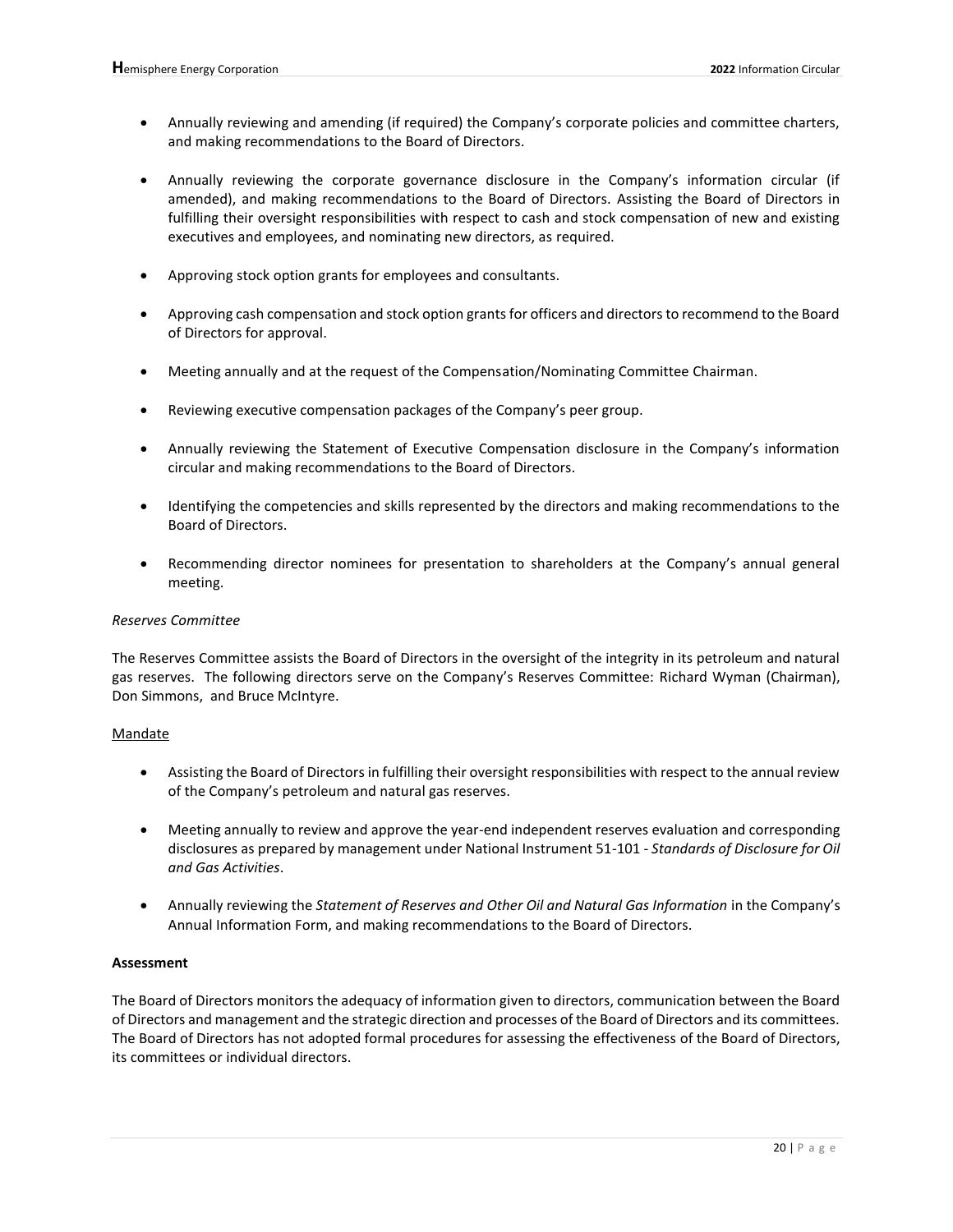#### *Audit Committee*

See "Audit Committee Information" below.

## **AUDIT COMMITTEE INFORMATION**

### **Charter**

The Company's Audit Committee is governed by an Audit Committee Charter, the text of which is attached as Schedule "A" to this Information Circular.

#### **Composition**

The Company's Audit Committee consists of three directors: Bruce McIntyre (Chairman), Frank Borowicz , and Richard Wyman. As defined in National Instrument 52-110 - *Audit Committees* ("NI 52-110"), Bruce McIntyre, Frank Borowicz, and Richard Wyman are deemed "independent".

A member of the Audit Committee is "independent" if the member has no direct or indirect material relationship with the Company. A material relationship means a relationship which could, in the view of the Company's Board of Directors, reasonably interfere with the exercise of the member's independent judgment.

#### **Relevant Education and Experience**

NI 52-110 provides that a member of the Audit Committee is considered to be "financially literate" if they have the ability to read and understand a set of financial statements that present a breadth and level of complexity of accounting issues that are generally comparable to the breadth and complexities of the issues that can reasonably be expected to be raised by the Company.

All of the members of the Company's Audit Committee are considered to be "financially literate", as that term is defined in NI 52-110.

#### *Bruce McIntyre, P.Geol., Chairman*

Mr. McIntyre has over 35 years of oil and gas experience and a proven track record of finding quality oil and gas reserves. Mr. McIntyre was most recently Executive Director of New Zealand Energy Corp. from July 2012 to June 2014 and prior to that, President from April 2011 to July 2012. Prior thereto, Mr. McIntyre was President and Chief Executive Officer of Sebring Energy Inc., a private Alberta-based exploration and production company that was sold in July 2007. He has also held various other management positions including President, CEO and co-founder of Sommer Energy Ltd., President and CEO of TriQuest Energy Corp., President and Chief Executive Officer of BXL Energy Ltd. and Exploration Manager for Gascan Resources Ltd. Mr. McIntyre is a member of the American Association of Petroleum Geologists, has a Professional Geologist designation with the Association of Professional Engineers and Geoscientists of Alberta and an Honorary Member of the Canadian Society of Petroleum Geologists (Past President 2002). Mr. McIntyre holds a Bachelor of Science Degree in Geology (Honours) from Carleton University and an Advanced Executive Certificate in General Management from Queen's University.

#### *Frank Borowicz, QC, CPA (Hon)*

Mr. Borowicz has over 35 years of experience in corporate governance and regulatory compliance. He is a retired partner of the international law firm Davis LLP (DLA Piper) and is a Governor of the Vancouver Board of Trade. He served as Chairman of the BC Industry Training Authority and is an independent director of several public and private companies. Educated at Harvard, Dalhousie and Loyola, Mr. Borowicz is a member of the Institute of Corporate Directors, is a Queen's Counsel, and an honorary Chartered Professional Accountant.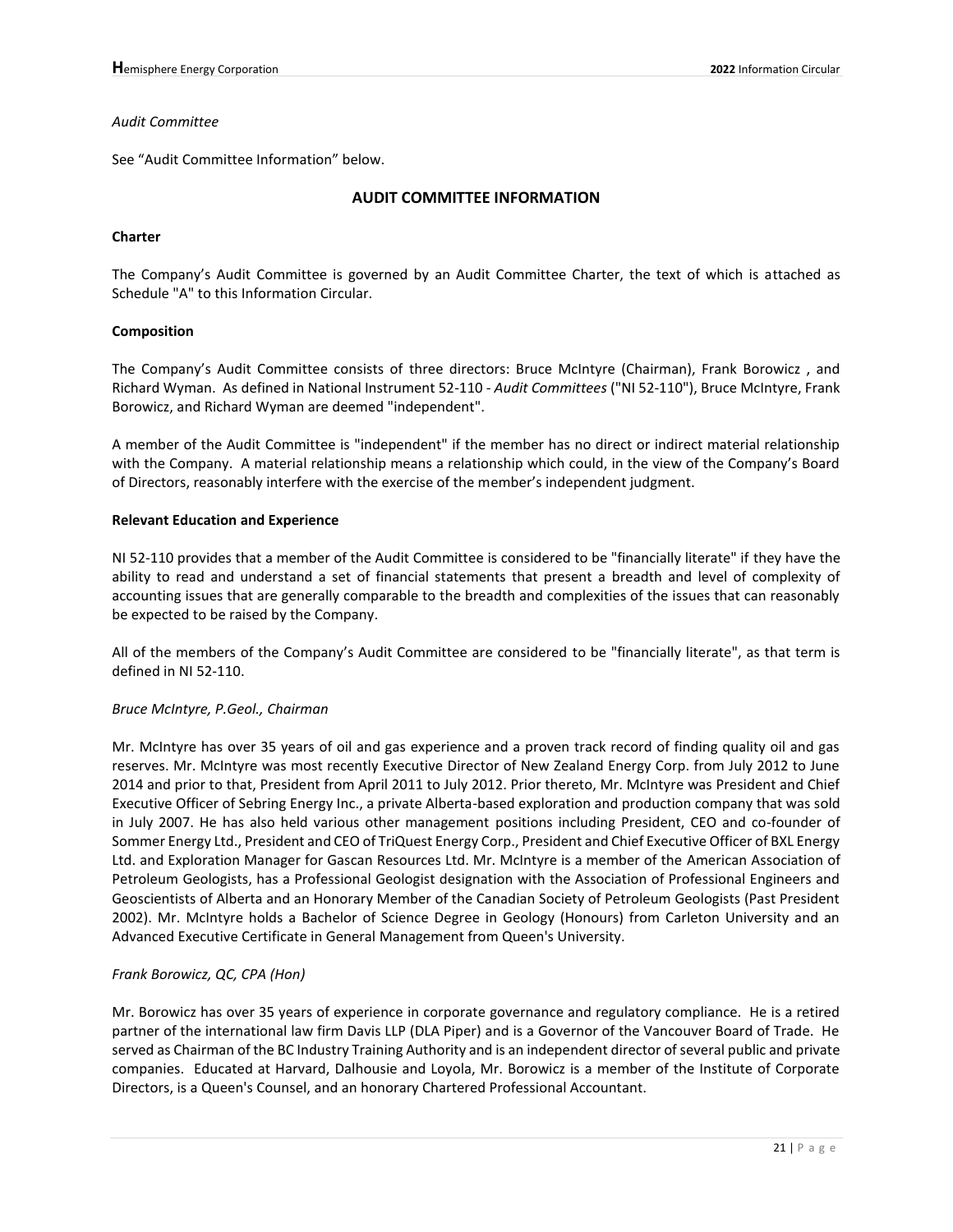#### *Richard Wyman, B.Sc., MBA*

With over 40 years' experience, Mr. Wyman began his career as a reservoir engineer with Esso Resources Canada Ltd. in Calgary prior to becoming a corporate finance associate with Wood Gundy in London, England. He returned to Canada and became an analyst in the corporate finance and treasury department of Gulf Canada Limited in Calgary and Toronto, and then an oil and gas equities research analyst with Peters & Co. Ltd. Following his tenure at Peters & Co., Mr. Wyman became a founding shareholder and Director of Smart Pipeline Services Ltd. and Northern Cross (Yukon) Ltd. He returned to a capital market role as Vice President and Senior Oil and Gas Analyst with Canaccord Genuity under its rebranding process in 2004. In 2010, Mr. Wyman returned to the oil and gas industry as President and a Director of Chance Oil and Gas Limited (formerly Northern Cross (Yukon) Ltd.), an emerging junior oil and gas, exploration and development company with assets located in Yukon. He holds a Bachelor of Applied Science degree in Chemical Engineering (Hons) from Queen's University and a Masters of Business Administration from the International Management Institute at the University of Geneva.

#### **Audit Committee Oversight**

Since the commencement of the Company's most recently completed fiscal year, the Board of Directors has not failed to adopt a recommendation of the Audit Committee to nominate or compensate an external auditor.

#### **Reliance on Certain Exemptions**

Since the effective date of NI 52-110, the Company has not relied on the exemptions contained in Section 2.4 *De Minimus Non-audit Services* or Part 8 *Exemptions* of NI 52-110. Section 2.4 of NI 52-110 provides an exemption from the requirement that the Audit Committee must pre-approve all non-audit services to be provided by the auditor, where the total amount of fees related to the non-audit services are not expected to exceed 5% of the total fees payable to the auditor in the fiscal year in which the non-audit services were provided. Part 8 permits a company to apply to a securities regulatory authority for an exemption from the requirements of NI 52-110, in whole or in part.

The Audit Committee has not adopted specific policies and procedures for the engagement of non-audit services. Subject to the requirements of NI 52-110, the engagement of non-audit services is considered by the Board of Directors and, where applicable, the Audit Committee, on a case-by-case basis.

#### **External Auditors**

The Company's external auditor is KPMG LLP located at 3100–205 5th Avenue SW, Calgary, Alberta, T2P 4B9.

The fees paid by the Company to its external auditors in each of the last two fiscal years are as follows:

| <b>Fiscal Year Ending</b><br>December 31 | Audit Fees <sup>(1)</sup><br>(\$) | Audit Related Fees <sup>(2)</sup> | Tax Fees <sup>(3)</sup><br>(\$) | All Other Fees <sup>(4)</sup><br>(\$) |
|------------------------------------------|-----------------------------------|-----------------------------------|---------------------------------|---------------------------------------|
| 2021                                     | 126,500                           | 8.000                             | 4.000                           | Nil                                   |
| 2020                                     | 139,000                           | 8,000                             | 6,000                           | Nil                                   |

*Notes:*

*(1) "Audit Fees" include fees necessary to perform the annual audit and quarterly reviews of the Company's financial statements. Audit Fees include fees for review of tax provisions and for accounting consultations on matters reflected in the financial statements. Audit Fees also include audit or other attest services required by legislation or regulation such as comfort letters, consents, reviews of securities filings and statutory audits.* 

*(2) "Audit Related Fees" include services that are traditionally performed by the auditor. These audit related services include employee benefit audits, due diligence assistance, accounting consultations on proposed transactions, internal control reviews, consultations on conversion to International Financial Reporting Standards and audit or attest services not required by legislation or regulation.* 

*(3) "Tax Fees" include fees for all tax services other than those included in "Audit Fees" and "Audit Related Fees". This category includes fees for tax compliance, tax planning and tax advice. Tax planning and tax advice include assistance with tax audits and appeals, tax advice related to mergers and acquisitions and requests for rulings or technical advice from tax authorities.*

*(4) "All Other Fees" include all other non-audit services.*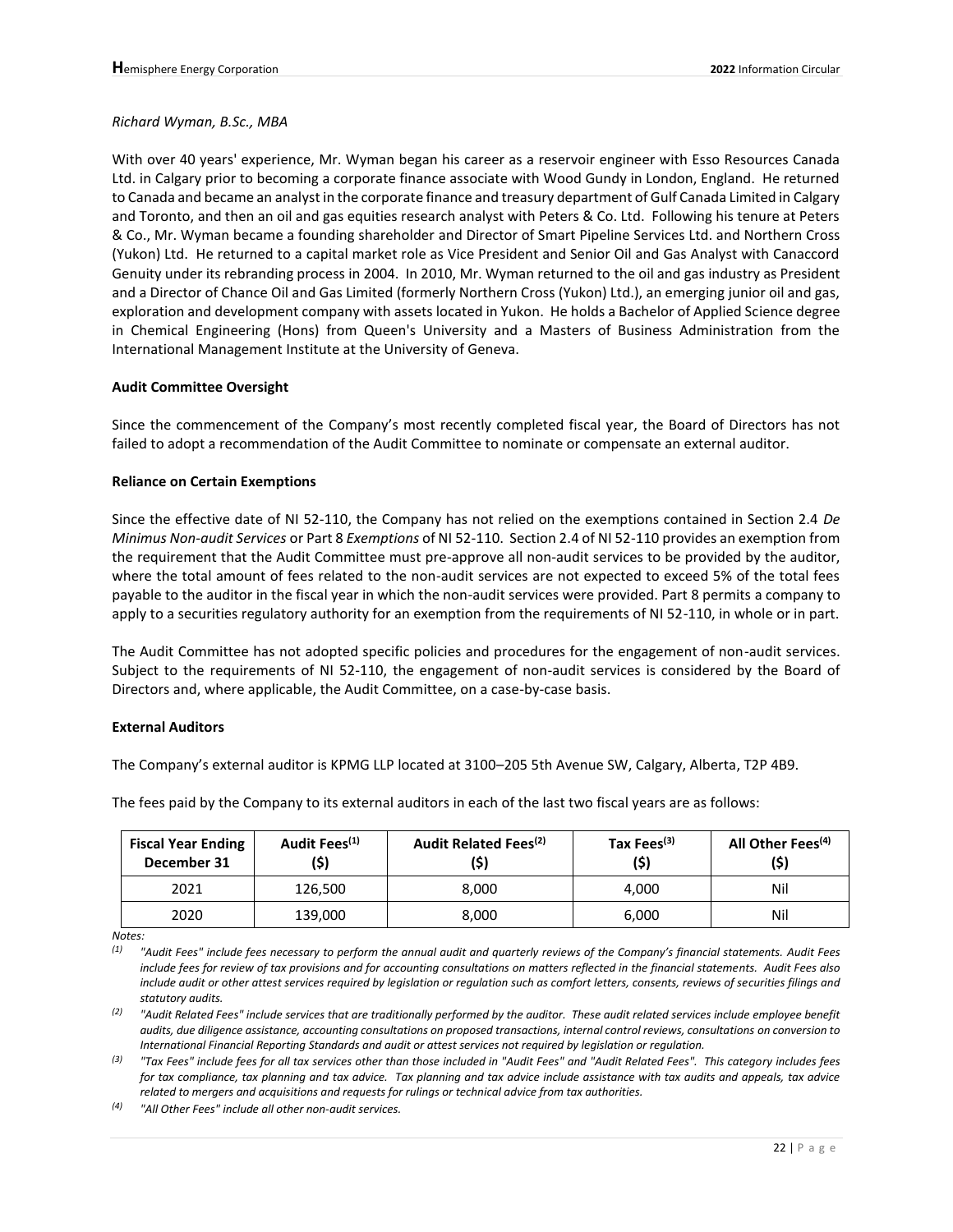#### **Exemption**

The Company is relying on the exemption provided by section 6.1 of NI 52-110, which provides that the Company, as a venture issuer, is not required to comply with Part 3 *Composition of the Audit Committee* and Part 5 *Reporting Obligations* of NI 52-110.

#### **ADDITIONAL INFORMATION**

Financial information is provided in the Company's audited annual financial statements and accompanying management's discussion and analysis ("**MD&A**") for the year ended December 31, 2021.

Under National Instrument 51-102, *Continuous Disclosure Obligations*, any person or company who wishes to receive financial statements from the Company may deliver a written request for such material to the Company or the Company's agent, together with a signed statement that the persons or company is the owner of securities of the Company. Shareholders who wish to receive financial statements are encouraged to send the enclosed mail card, together with the completed form of proxy, in the addressed envelope provided, to the Company's registrar and transfer agent, Computershare Investor Services Inc., 100 University Avenue, 8<sup>th</sup> Floor, Toronto, Ontario, M5J 2Y1. The Company will maintain a supplemental mailing list of persons or companies wishing to receive financial statements.

Shareholders may obtain copies of the Company's financial statements and related MD&A by contacting the Company at Suite 501, 905 West Pender Street, Vancouver, British Columbia V6C 1L6, by email to info@hemisphereenergy.ca, or by telephone to (604) 685-9255. Additional information relating to the Company is available on SEDAR at *[www.sedar.com](http://www.sedar.com/)*.

#### **GENERAL**

Unless otherwise specified, all matters referred to herein for approval by the Shareholders require a simple majority of the Shareholders voting, in person or by proxy, at the Meeting. Where information contained in this Information Circular, rests specifically within the knowledge of a person other than the Company, the Company has relied upon information furnished by such person.

The contents of this Information Circular have been approved and this mailing has been authorized by the Directors of the Company.

DATED as of the 22<sup>nd</sup> day of April, 2022.

BY THE ORDER OF THE BOARD OF DIRECTORS OF **HEMISPHERE ENERGY CORPORATION**

*"Don Simmons"*

**Don Simmons**, President and Chief Executive Officer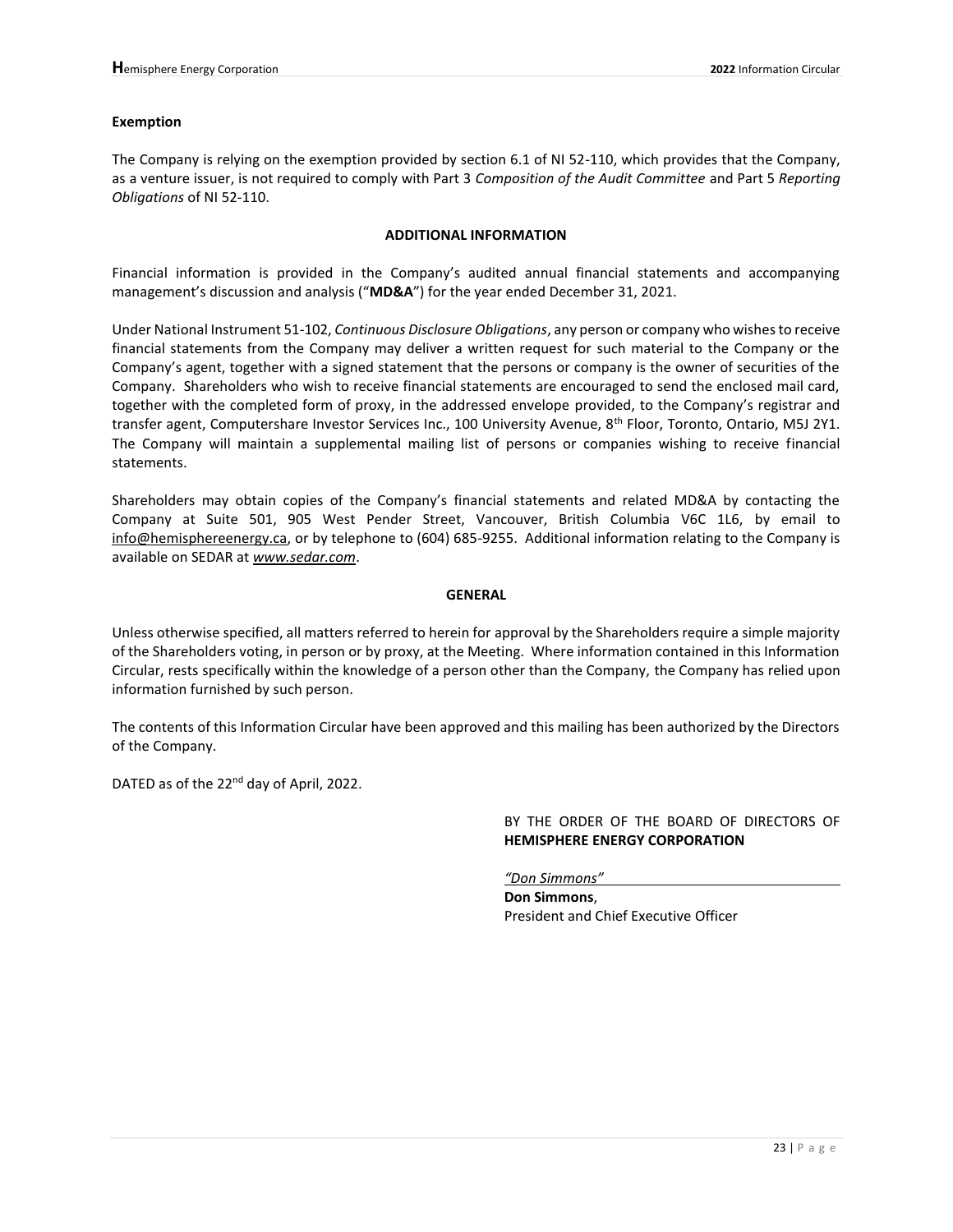**SCHEDULE "A"**



### **AUDIT COMMITTEE CHARTER**

#### **Purpose**

The Audit Committee of Hemisphere Energy Corporation ("Hemisphere") assists the Board of Directors in the oversight of its integrity in financial reporting as outlined in National Instrument 52-110 *Audit Committees* ("NI 52- 110").

#### **Composition**

The Audit Committee consists of no less than three directors, each of whom is "financially literate" and "independent" as defined under NI 52-110, and is annually appointed by the Board of Directors. The Chair of the Audit Committee is appointed by the Board of Directors at the same time as the member appointment.

### **Mandate**

- Assisting the Board of Directors in fulfilling their oversight responsibilities with respect to the review of financial statements and other relevant public disclosures, compliance with legal and regulatory requirements relating to financial reporting, the external auditors' qualifications and independence, and the performance of the internal audit function and the external auditors.
- Meeting quarterly to review and approve the quarterly financial statements and management's discussion and analysis for recommendation to the Board of Directors.
- Meeting annually to review and approve the audited annual financial statements and management's discussion and analysis for recommendation to the Board of Directors.
- Annually reviewing the performance of the external auditors.
- Nominating the external auditors for recommendation to the Hemisphere shareholders at the annual general meeting of the shareholders.
- Advising the Board of Directors on the remuneration of the external auditors based on the time required to complete the audit and preparation of the audited annual financial statements, and the difficulty of the audit and performance of the standard auditing procedures under generally accepted auditing standards and International Financial Reporting Standards.

#### **External Auditors**

Hemisphere's external auditors are the independent representatives of the shareholders, yet are also accountable to the Board of Directors and the Audit Committee. The external auditors complete their audit procedures and reviews with professional independence, free from any undue interference from management or directors. The Audit Committee directs and ensures that the management fully co-operates with the external auditors in the course of carrying out their professional duties. The Audit Committee will have access to direct communications with the external auditors, if required.